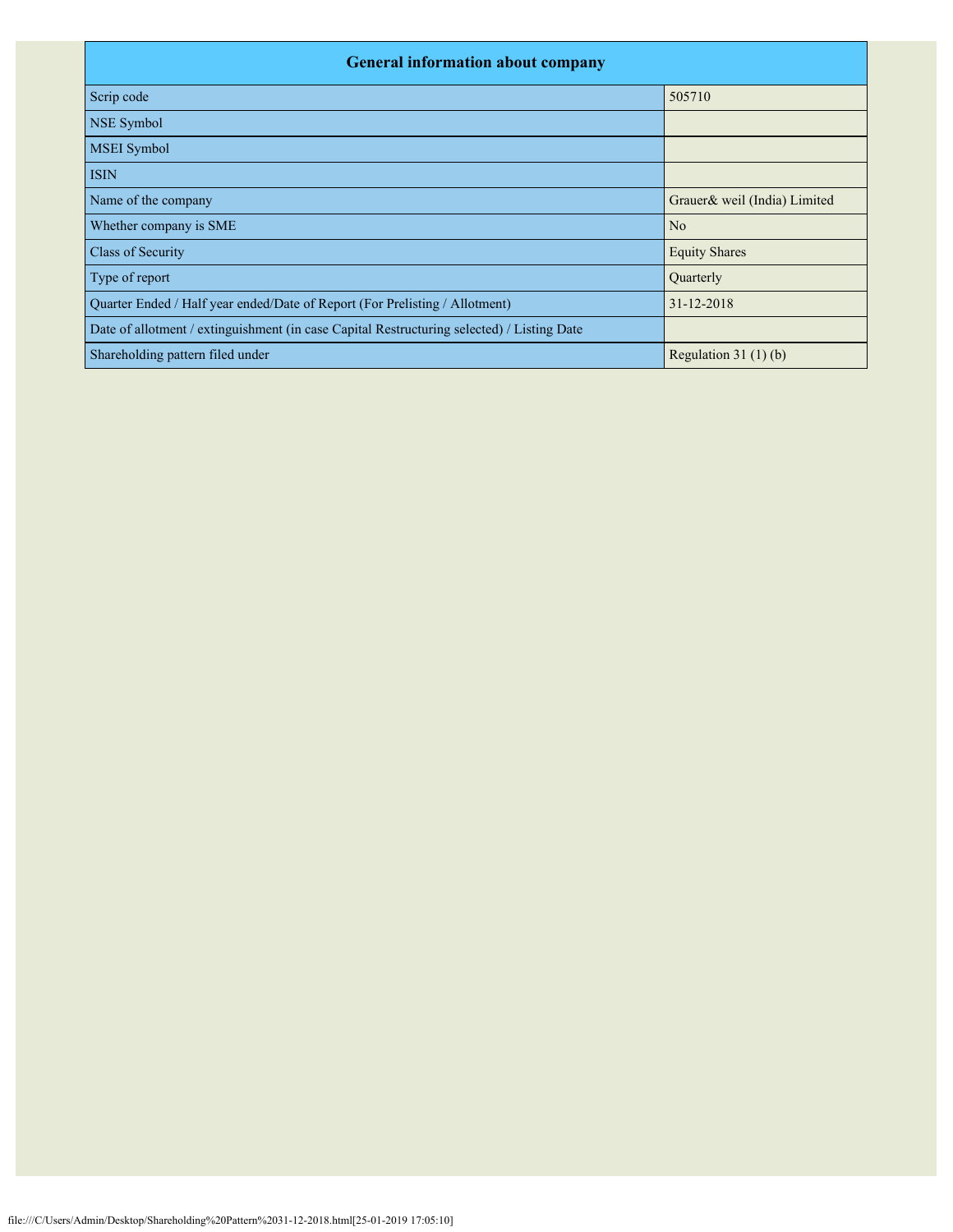|                | <b>Declaration</b>                                                                        |                |                                |                       |                             |  |  |  |  |  |  |
|----------------|-------------------------------------------------------------------------------------------|----------------|--------------------------------|-----------------------|-----------------------------|--|--|--|--|--|--|
| Sr.<br>No.     | Particular                                                                                | Yes/No         | Promoter and<br>Promoter Group | Public<br>shareholder | Non Promoter-<br>Non Public |  |  |  |  |  |  |
| 1              | Whether the Listed Entity has issued any partly paid up shares?                           | N <sub>o</sub> | No                             | No                    | No                          |  |  |  |  |  |  |
| $\overline{2}$ | Whether the Listed Entity has issued any Convertible Securities<br>9                      | N <sub>o</sub> | N <sub>o</sub>                 | No                    | N <sub>o</sub>              |  |  |  |  |  |  |
| $\overline{3}$ | Whether the Listed Entity has issued any Warrants?                                        | N <sub>o</sub> | N <sub>o</sub>                 | N <sub>o</sub>        | N <sub>o</sub>              |  |  |  |  |  |  |
| $\overline{4}$ | Whether the Listed Entity has any shares against which<br>depository receipts are issued? | N <sub>0</sub> | No                             | N <sub>0</sub>        | N <sub>0</sub>              |  |  |  |  |  |  |
| $\overline{5}$ | Whether the Listed Entity has any shares in locked-in?                                    | N <sub>o</sub> | N <sub>o</sub>                 | No                    | N <sub>o</sub>              |  |  |  |  |  |  |
| 6              | Whether any shares held by promoters are pledge or otherwise<br>encumbered?               | N <sub>o</sub> | N <sub>o</sub>                 |                       |                             |  |  |  |  |  |  |
|                | Whether company has equity shares with differential voting<br>rights?                     | N <sub>o</sub> | No                             | N <sub>0</sub>        | N <sub>o</sub>              |  |  |  |  |  |  |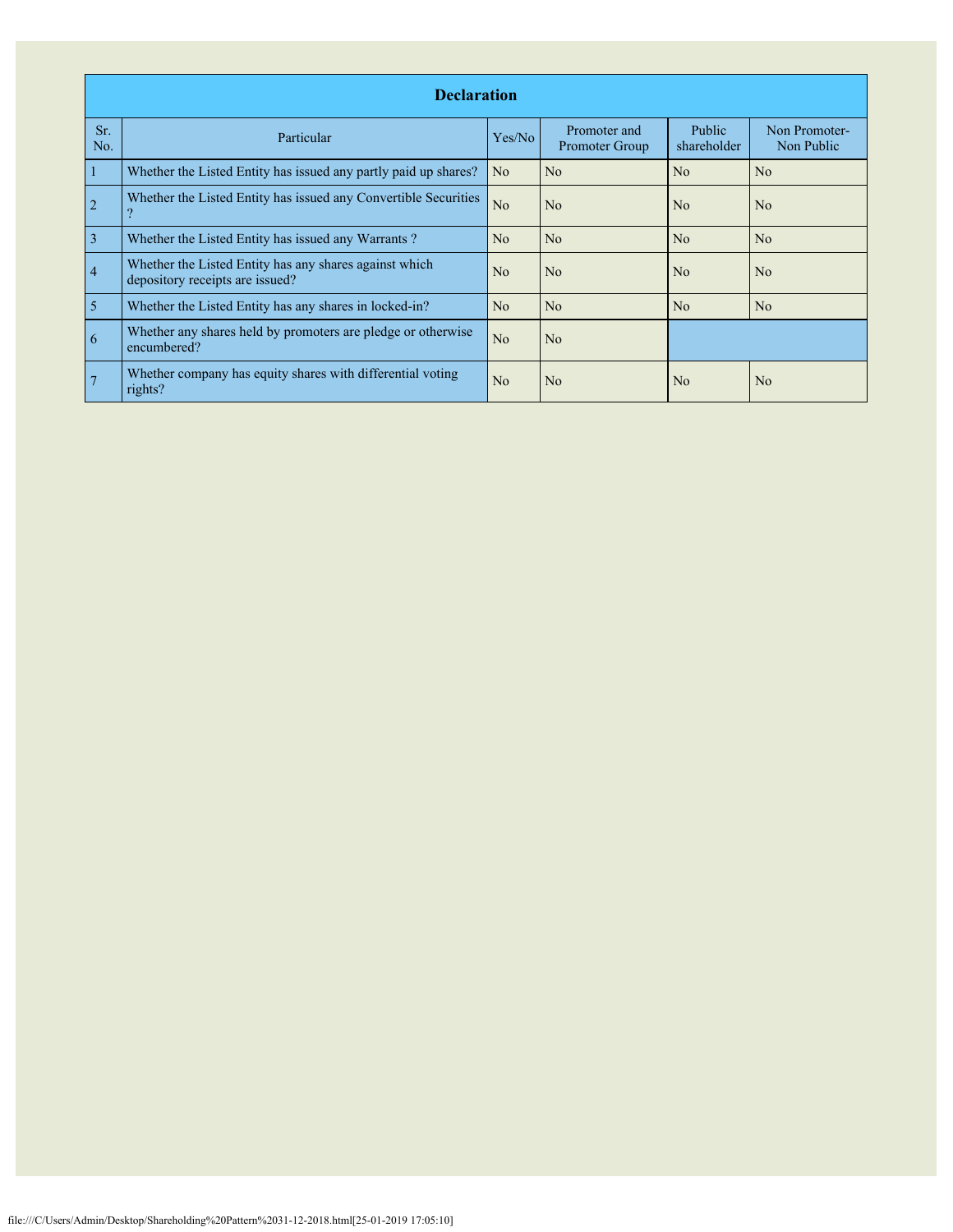|          | Table I - Summary Statement holding of specified securities |                                  |                                  |                                 |                                                                  |                                                 |                                                        |                                                                  |               |           |                                   |  |  |  |
|----------|-------------------------------------------------------------|----------------------------------|----------------------------------|---------------------------------|------------------------------------------------------------------|-------------------------------------------------|--------------------------------------------------------|------------------------------------------------------------------|---------------|-----------|-----------------------------------|--|--|--|
|          | Category<br>of<br>shareholder<br>(II)                       | Nos. Of<br>shareholders<br>(III) | No. of                           | No. Of<br>Partly                | No. Of<br>shares<br>underlying<br>Depository<br>Receipts<br>(VI) | Total nos.                                      | Shareholding<br>as a % of total                        | Number of Voting Rights held in each<br>class of securities (IX) |               |           |                                   |  |  |  |
| Category |                                                             |                                  | fully paid                       | paid-<br>up                     |                                                                  | shares held<br>$(VII) =$<br>$(IV)+(V)+$<br>(VI) | no. of shares<br>(calculated as                        | No of Voting (XIV) Rights                                        |               |           |                                   |  |  |  |
| (I)      |                                                             |                                  | up equity<br>shares held<br>(IV) | equity<br>shares<br>held<br>(V) |                                                                  |                                                 | per SCRR,<br>1957) (VIII)<br>As a $%$ of<br>$(A+B+C2)$ | Class eg:<br>X                                                   | Class<br>eg:y | Total     | Total as<br>$a\%$ of<br>$(A+B+C)$ |  |  |  |
| (A)      | Promoter<br>$\&$<br>Promoter<br>Group                       | 17                               | 156401389                        |                                 |                                                                  | 156401389                                       | 68.99                                                  | 156401389                                                        |               | 156401389 | 68.99                             |  |  |  |
| (B)      | Public                                                      | 26728                            | 70304361                         |                                 |                                                                  | 70304361                                        | 31.01                                                  | 70304361                                                         |               | 70304361  | 31.01                             |  |  |  |
| (C)      | Non<br>Promoter-<br>Non Public                              |                                  |                                  |                                 |                                                                  |                                                 |                                                        |                                                                  |               |           |                                   |  |  |  |
| (C1)     | <b>Shares</b><br>underlying<br><b>DRs</b>                   |                                  |                                  |                                 |                                                                  |                                                 |                                                        |                                                                  |               |           |                                   |  |  |  |
| (C2)     | Shares held<br>by<br>Employee<br><b>Trusts</b>              |                                  |                                  |                                 |                                                                  |                                                 |                                                        |                                                                  |               |           |                                   |  |  |  |
|          | Total                                                       | 26745                            | 226705750                        |                                 |                                                                  | 226705750                                       | 100                                                    | 226705750                                                        |               | 226705750 | 100                               |  |  |  |

Г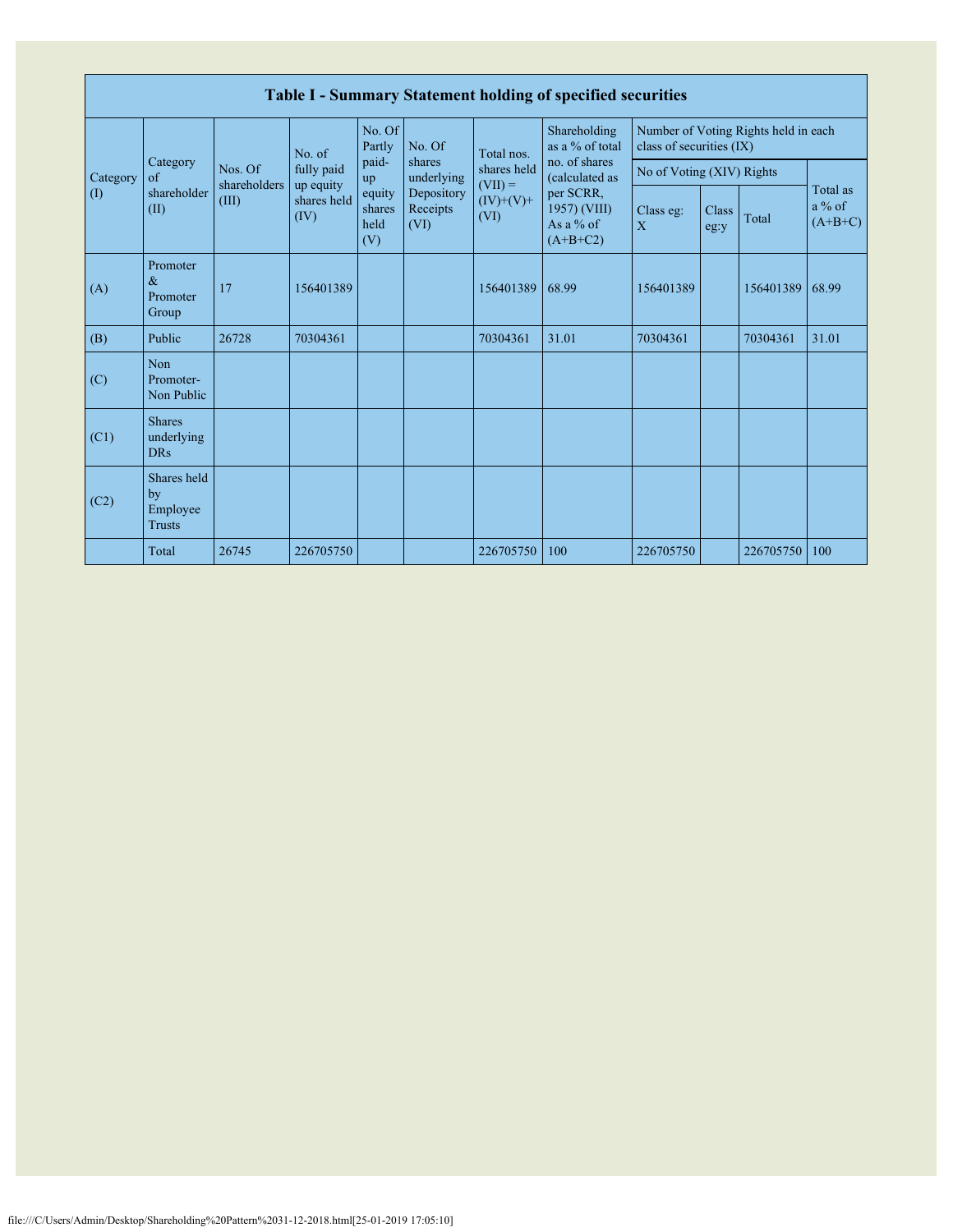|                 |                                                |                                                      |                                       |                                                           | Table I - Summary Statement holding of specified securities                              |            |                                                         |                         |                                                         |                                       |
|-----------------|------------------------------------------------|------------------------------------------------------|---------------------------------------|-----------------------------------------------------------|------------------------------------------------------------------------------------------|------------|---------------------------------------------------------|-------------------------|---------------------------------------------------------|---------------------------------------|
| Category<br>(1) | Category<br>of<br>shareholder<br>(II)          | No. Of<br><b>Shares</b><br>Underlying<br>Outstanding | No. of<br><b>Shares</b><br>Underlying | No. Of Shares<br>Underlying<br>Outstanding<br>convertible | Shareholding, as a %<br>assuming full<br>conversion of<br>convertible securities (       |            | Number of<br>Locked in<br>shares (XII)                  | <b>Shares</b><br>(XIII) | Number of<br>pledged or<br>otherwise<br>encumbered      | Number of<br>equity shares<br>held in |
|                 |                                                | convertible<br>securities<br>(X)                     | Outstanding<br>Warrants<br>$(X_i)$    | securities and<br>No. Of<br>Warrants $(X_i)$<br>(a)       | as a percentage of<br>diluted share capital)<br>$(XI)=(VII)+(X) As a$<br>% of $(A+B+C2)$ | No.<br>(a) | As a<br>$%$ of<br>total<br><b>Shares</b><br>held<br>(b) | No.<br>(a)              | As a<br>$%$ of<br>total<br><b>Shares</b><br>held<br>(b) | dematerialized<br>form $(XIV)$        |
| (A)             | Promoter<br>$\&$<br>Promoter<br>Group          |                                                      |                                       |                                                           | 68.99                                                                                    |            |                                                         |                         |                                                         | 156401389                             |
| (B)             | Public                                         |                                                      |                                       |                                                           | 31.01                                                                                    |            |                                                         |                         |                                                         | 66192691                              |
| (C)             | Non<br>Promoter-<br>Non Public                 |                                                      |                                       |                                                           |                                                                                          |            |                                                         |                         |                                                         |                                       |
| (C1)            | <b>Shares</b><br>underlying<br><b>DRs</b>      |                                                      |                                       |                                                           |                                                                                          |            |                                                         |                         |                                                         |                                       |
| (C2)            | Shares held<br>by<br>Employee<br><b>Trusts</b> |                                                      |                                       |                                                           |                                                                                          |            |                                                         |                         |                                                         |                                       |
|                 | Total                                          |                                                      |                                       |                                                           | 100                                                                                      |            |                                                         |                         |                                                         | 222594080                             |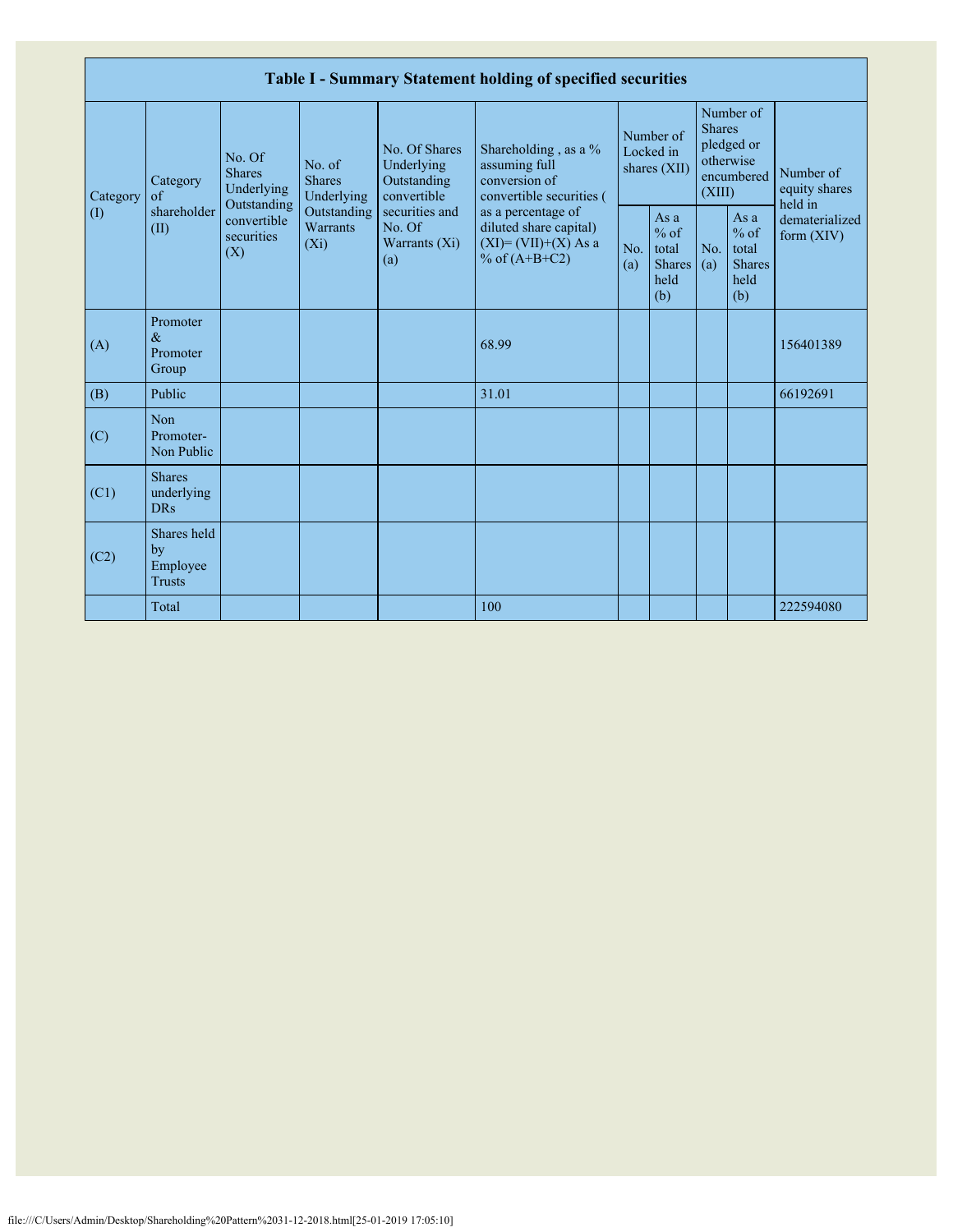| Table II - Statement showing shareholding pattern of the Promoter and Promoter Group           |                                                                                                                     |                                  |                                                          |                                                |                                              |                                                 |                                                                           |                           |               |                                      |                                             |
|------------------------------------------------------------------------------------------------|---------------------------------------------------------------------------------------------------------------------|----------------------------------|----------------------------------------------------------|------------------------------------------------|----------------------------------------------|-------------------------------------------------|---------------------------------------------------------------------------|---------------------------|---------------|--------------------------------------|---------------------------------------------|
|                                                                                                |                                                                                                                     |                                  |                                                          | No.<br><b>Of</b>                               |                                              |                                                 | Shareholding<br>as a % of                                                 | class of securities (IX)  |               | Number of Voting Rights held in each |                                             |
|                                                                                                | Category &<br>Name of the<br>Shareholders (I)                                                                       |                                  | No. of<br>fully paid<br>up equity<br>shares held<br>(IV) | Partly                                         | No. Of<br>shares                             | Total nos.                                      | total no. of<br>shares                                                    | No of Voting (XIV) Rights |               |                                      | Total                                       |
| Sr.                                                                                            |                                                                                                                     | Nos. Of<br>shareholders<br>(III) |                                                          | paid-<br>up<br>equity<br>shares<br>held<br>(V) | underlying<br>Depository<br>Receipts<br>(VI) | shares held<br>$(VII) =$<br>$(IV)+(V)+$<br>(VI) | (calculated<br>as per<br>SCRR,<br>1957) (VIII)<br>As a % of<br>$(A+B+C2)$ | Class eg:<br>$\mathbf X$  | Class<br>eg:y | Total                                | as a $%$<br>of<br>Total<br>Voting<br>rights |
| $\mathbf{A}$                                                                                   | Table II - Statement showing shareholding pattern of the Promoter and Promoter Group                                |                                  |                                                          |                                                |                                              |                                                 |                                                                           |                           |               |                                      |                                             |
| (1)                                                                                            | Indian                                                                                                              |                                  |                                                          |                                                |                                              |                                                 |                                                                           |                           |               |                                      |                                             |
| (a)                                                                                            | Individuals/Hindu<br>undivided Family                                                                               | 9                                | 66242339                                                 |                                                |                                              | 66242339                                        | 29.22                                                                     | 66242339                  |               | 66242339                             | 29.22                                       |
| (d)                                                                                            | Any Other<br>(specify)                                                                                              | 8                                | 90159050                                                 |                                                |                                              | 90159050                                        | 39.77                                                                     | 90159050                  |               | 90159050                             | 39.77                                       |
| Sub-Total<br>(A)(1)                                                                            |                                                                                                                     | 17                               | 156401389                                                |                                                |                                              | 156401389                                       | 68.99                                                                     | 156401389                 |               | 156401389 68.99                      |                                             |
| (2)                                                                                            | Foreign                                                                                                             |                                  |                                                          |                                                |                                              |                                                 |                                                                           |                           |               |                                      |                                             |
| Total<br>Shareholding<br>of Promoter<br>and<br>Promoter<br>Group $(A)=$<br>$(A)(1)+(A)$<br>(2) |                                                                                                                     | 17                               | 156401389                                                |                                                |                                              | 156401389                                       | 68.99                                                                     | 156401389                 |               | 156401389 68.99                      |                                             |
| $\, {\bf B}$                                                                                   | Table III - Statement showing shareholding pattern of the Public shareholder                                        |                                  |                                                          |                                                |                                              |                                                 |                                                                           |                           |               |                                      |                                             |
| (1)                                                                                            | Institutions                                                                                                        |                                  |                                                          |                                                |                                              |                                                 |                                                                           |                           |               |                                      |                                             |
| (a)                                                                                            | <b>Mutual Funds</b>                                                                                                 | $\mathfrak{Z}$                   | 20620                                                    |                                                |                                              | 20620                                           | 0.01                                                                      | 20620                     |               | 20620                                | 0.01                                        |
| (f)                                                                                            | Financial<br>Institutions/<br><b>Banks</b>                                                                          | 5                                | 19500                                                    |                                                |                                              | 19500                                           | 0.01                                                                      | 19500                     |               | 19500                                | 0.01                                        |
| Sub-Total<br>(B)(1)                                                                            |                                                                                                                     | 8                                | 40120                                                    |                                                |                                              | 40120                                           | 0.02                                                                      | 40120                     |               | 40120                                | 0.02                                        |
| (3)                                                                                            | Non-institutions                                                                                                    |                                  |                                                          |                                                |                                              |                                                 |                                                                           |                           |               |                                      |                                             |
| (a(i))                                                                                         | Individuals -<br>i.Individual<br>shareholders<br>holding nominal<br>share capital up<br>to Rs. 2 lakhs.             | 24960                            | 48001043                                                 |                                                |                                              | 48001043                                        | 21.17                                                                     | 48001043                  |               | 48001043                             | 21.17                                       |
| (a(ii))                                                                                        | Individuals - ii.<br>Individual<br>shareholders<br>holding nominal<br>share capital in<br>excess of Rs. 2<br>lakhs. | 9                                | 2907636                                                  |                                                |                                              | 2907636                                         | 1.28                                                                      | 2907636                   |               | 2907636                              | 1.28                                        |
| (b)                                                                                            | NBFCs registered<br>with RBI                                                                                        | $\overline{c}$                   | 11510                                                    |                                                |                                              | 11510                                           | $0.01\,$                                                                  | 11510                     |               | 11510                                | 0.01                                        |
| (e)                                                                                            | Any Other<br>(specify)                                                                                              | 1749                             | 19344052                                                 |                                                |                                              | 19344052                                        | 8.53                                                                      | 19344052                  |               | 19344052                             | 8.53                                        |
| Sub-Total<br>(B)(3)                                                                            |                                                                                                                     | 26720                            | 70264241                                                 |                                                |                                              | 70264241                                        | 30.99                                                                     | 70264241                  |               | 70264241                             | 30.99                                       |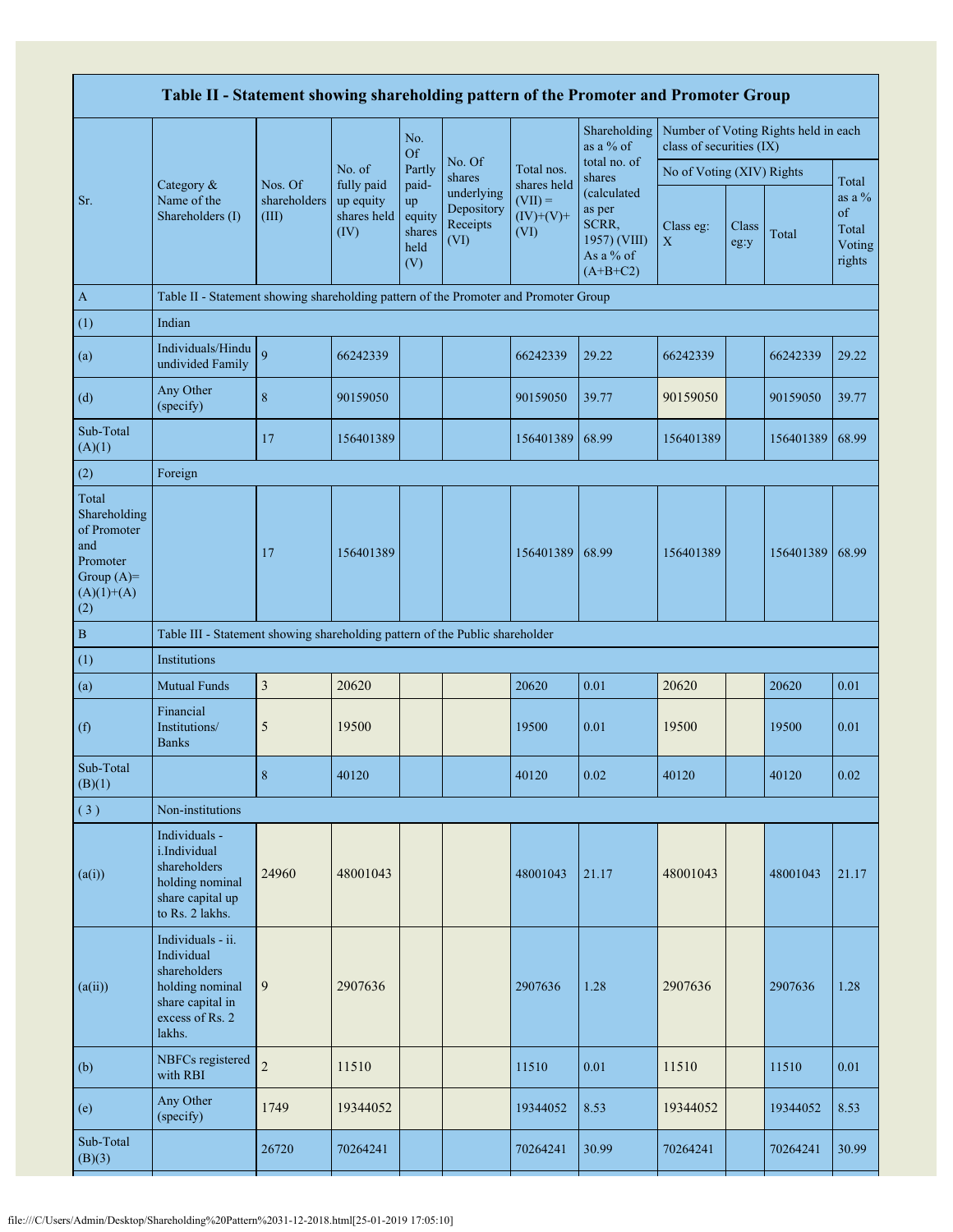| <b>Total Public</b><br>Shareholding<br>$(B)=(B)(1)+$<br>$(B)(2)+(B)$<br>(3) | 26728                                                                                         | 70304361  |  |  | 70304361  | 31.01 | 70304361  |  | 70304361  | 31.01 |  |
|-----------------------------------------------------------------------------|-----------------------------------------------------------------------------------------------|-----------|--|--|-----------|-------|-----------|--|-----------|-------|--|
| <sup>-</sup> C                                                              | Table IV - Statement showing shareholding pattern of the Non Promoter- Non Public shareholder |           |  |  |           |       |           |  |           |       |  |
| Total (<br>$A+B+C2$ )                                                       | 26745                                                                                         | 226705750 |  |  | 226705750 | 100   | 226705750 |  | 226705750 | 100   |  |
| Total<br>$(A+B+C)$                                                          | 26745                                                                                         | 226705750 |  |  | 226705750 | 100   | 226705750 |  | 226705750 | 100   |  |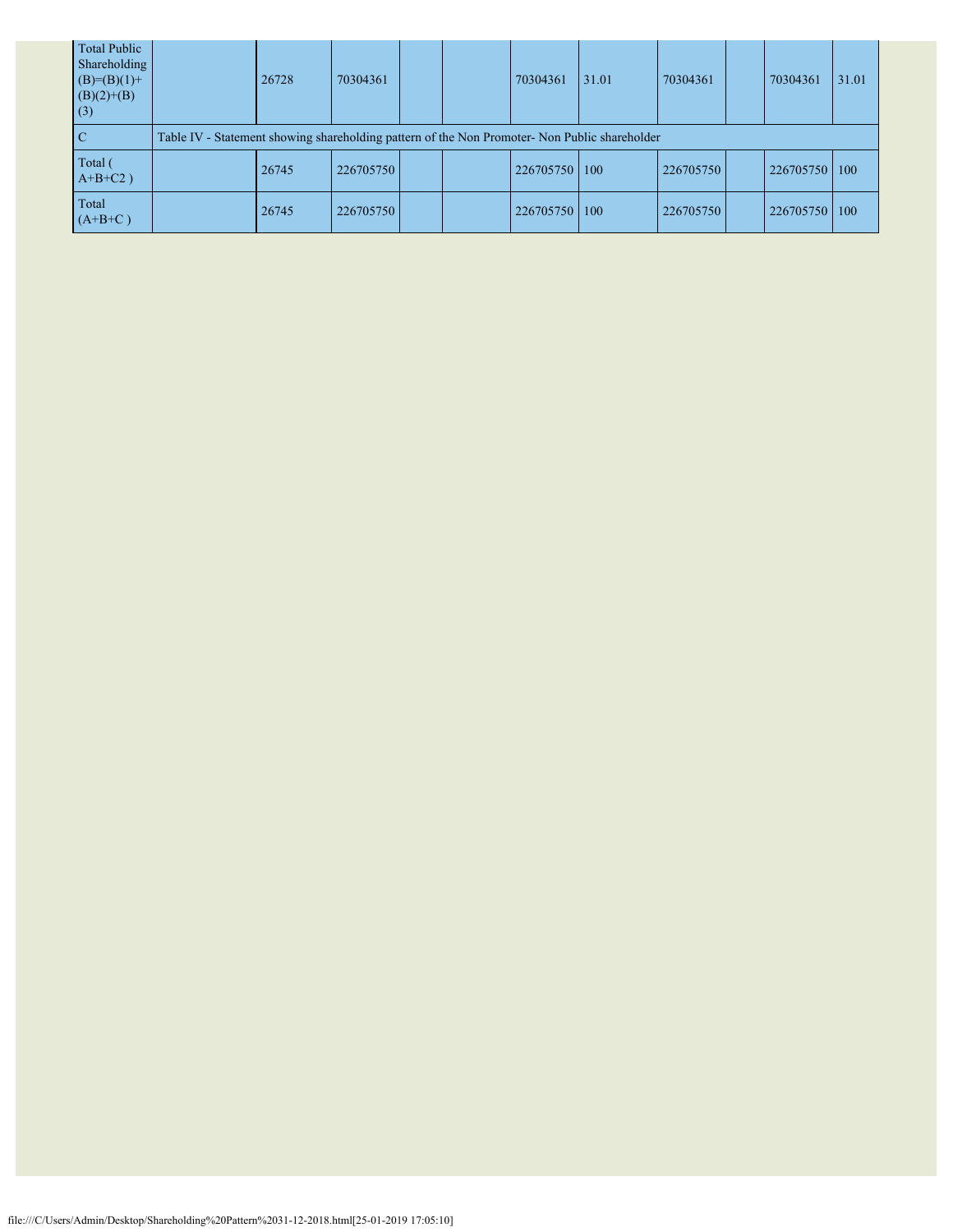| Table II - Statement showing shareholding pattern of the Promoter and Promoter Group    |                                                 |                                                                                                   |                                            |                                                                                               |                                        |                                                  |                                                                               |                                                         |                                       |  |  |
|-----------------------------------------------------------------------------------------|-------------------------------------------------|---------------------------------------------------------------------------------------------------|--------------------------------------------|-----------------------------------------------------------------------------------------------|----------------------------------------|--------------------------------------------------|-------------------------------------------------------------------------------|---------------------------------------------------------|---------------------------------------|--|--|
|                                                                                         | No. Of<br><b>Shares</b><br>Underlying           | No. of<br><b>Shares</b><br>Underlying                                                             | No. Of Shares<br>Underlying<br>Outstanding | Shareholding, as a %<br>assuming full conversion of<br>convertible securities (as a           | Number of<br>Locked in<br>shares (XII) |                                                  | Number of<br><b>Shares</b><br>pledged or<br>otherwise<br>encumbered<br>(XIII) |                                                         | Number of<br>equity shares<br>held in |  |  |
| Sr.                                                                                     | Outstanding<br>convertible<br>securities<br>(X) | convertible<br>Outstanding<br>securities and<br>Warrants<br>No. Of Warrants<br>$(X_i)$<br>(Xi)(a) |                                            | percentage of diluted share<br>capital) $(XI) = (VII)+(X) As$<br>a % of $(A+B+C2)$<br>(a)     |                                        | As a<br>$%$ of<br>total<br>Shares<br>held<br>(b) | No.<br>(a)                                                                    | As a<br>$%$ of<br>total<br><b>Shares</b><br>held<br>(b) | dematerialized<br>form (XIV)          |  |  |
| $\mathbf{A}$                                                                            |                                                 |                                                                                                   |                                            | Table II - Statement showing shareholding pattern of the Promoter and Promoter Group          |                                        |                                                  |                                                                               |                                                         |                                       |  |  |
| (1)                                                                                     | Indian                                          |                                                                                                   |                                            |                                                                                               |                                        |                                                  |                                                                               |                                                         |                                       |  |  |
| (a)                                                                                     |                                                 |                                                                                                   |                                            | 29.22                                                                                         |                                        |                                                  |                                                                               |                                                         | 66242339                              |  |  |
| (d)                                                                                     |                                                 |                                                                                                   |                                            | 39.77                                                                                         |                                        |                                                  |                                                                               |                                                         | 90159050                              |  |  |
| Sub-Total (A)<br>(1)                                                                    |                                                 |                                                                                                   |                                            | 68.99                                                                                         |                                        |                                                  |                                                                               |                                                         | 156401389                             |  |  |
| (2)                                                                                     | Foreign                                         |                                                                                                   |                                            |                                                                                               |                                        |                                                  |                                                                               |                                                         |                                       |  |  |
| Total<br>Shareholding<br>of Promoter<br>and Promoter<br>Group $(A)=$<br>$(A)(1)+(A)(2)$ |                                                 |                                                                                                   |                                            | 68.99                                                                                         |                                        |                                                  |                                                                               |                                                         | 156401389                             |  |  |
| $\, {\bf B}$                                                                            |                                                 |                                                                                                   |                                            | Table III - Statement showing shareholding pattern of the Public shareholder                  |                                        |                                                  |                                                                               |                                                         |                                       |  |  |
| (1)                                                                                     | Institutions                                    |                                                                                                   |                                            |                                                                                               |                                        |                                                  |                                                                               |                                                         |                                       |  |  |
| (a)                                                                                     |                                                 |                                                                                                   |                                            | 0.01                                                                                          |                                        |                                                  |                                                                               |                                                         | 8870                                  |  |  |
| (f)                                                                                     |                                                 |                                                                                                   |                                            | 0.01                                                                                          |                                        |                                                  |                                                                               |                                                         | 9250                                  |  |  |
| Sub-Total (B)<br>(1)                                                                    |                                                 |                                                                                                   |                                            | 0.02                                                                                          |                                        |                                                  |                                                                               |                                                         | 18120                                 |  |  |
| (3)                                                                                     | Non-institutions                                |                                                                                                   |                                            |                                                                                               |                                        |                                                  |                                                                               |                                                         |                                       |  |  |
| (a(i))                                                                                  |                                                 |                                                                                                   |                                            | 21.17                                                                                         |                                        |                                                  |                                                                               |                                                         | 43924993                              |  |  |
| (a(ii))                                                                                 |                                                 |                                                                                                   |                                            | 1.28                                                                                          |                                        |                                                  |                                                                               |                                                         | 2907636                               |  |  |
| (b)                                                                                     |                                                 |                                                                                                   |                                            | 0.01                                                                                          |                                        |                                                  |                                                                               |                                                         | 11510                                 |  |  |
| (e)                                                                                     |                                                 |                                                                                                   |                                            | 8.53                                                                                          |                                        |                                                  |                                                                               |                                                         | 19330432                              |  |  |
| Sub-Total (B)<br>(3)                                                                    |                                                 |                                                                                                   |                                            | 30.99                                                                                         |                                        |                                                  |                                                                               |                                                         | 66174571                              |  |  |
| <b>Total Public</b><br>Shareholding<br>$(B)= (B)(1) +$<br>$(B)(2)+(B)(3)$               |                                                 |                                                                                                   |                                            | 31.01                                                                                         |                                        |                                                  |                                                                               |                                                         | 66192691                              |  |  |
| ${\bf C}$                                                                               |                                                 |                                                                                                   |                                            | Table IV - Statement showing shareholding pattern of the Non Promoter- Non Public shareholder |                                        |                                                  |                                                                               |                                                         |                                       |  |  |
| Total (<br>$A+B+C2$ )                                                                   |                                                 |                                                                                                   |                                            | 100                                                                                           |                                        |                                                  |                                                                               |                                                         | 222594080                             |  |  |
| Total (A+B+C                                                                            |                                                 |                                                                                                   |                                            | 100                                                                                           |                                        |                                                  |                                                                               |                                                         | 222594080                             |  |  |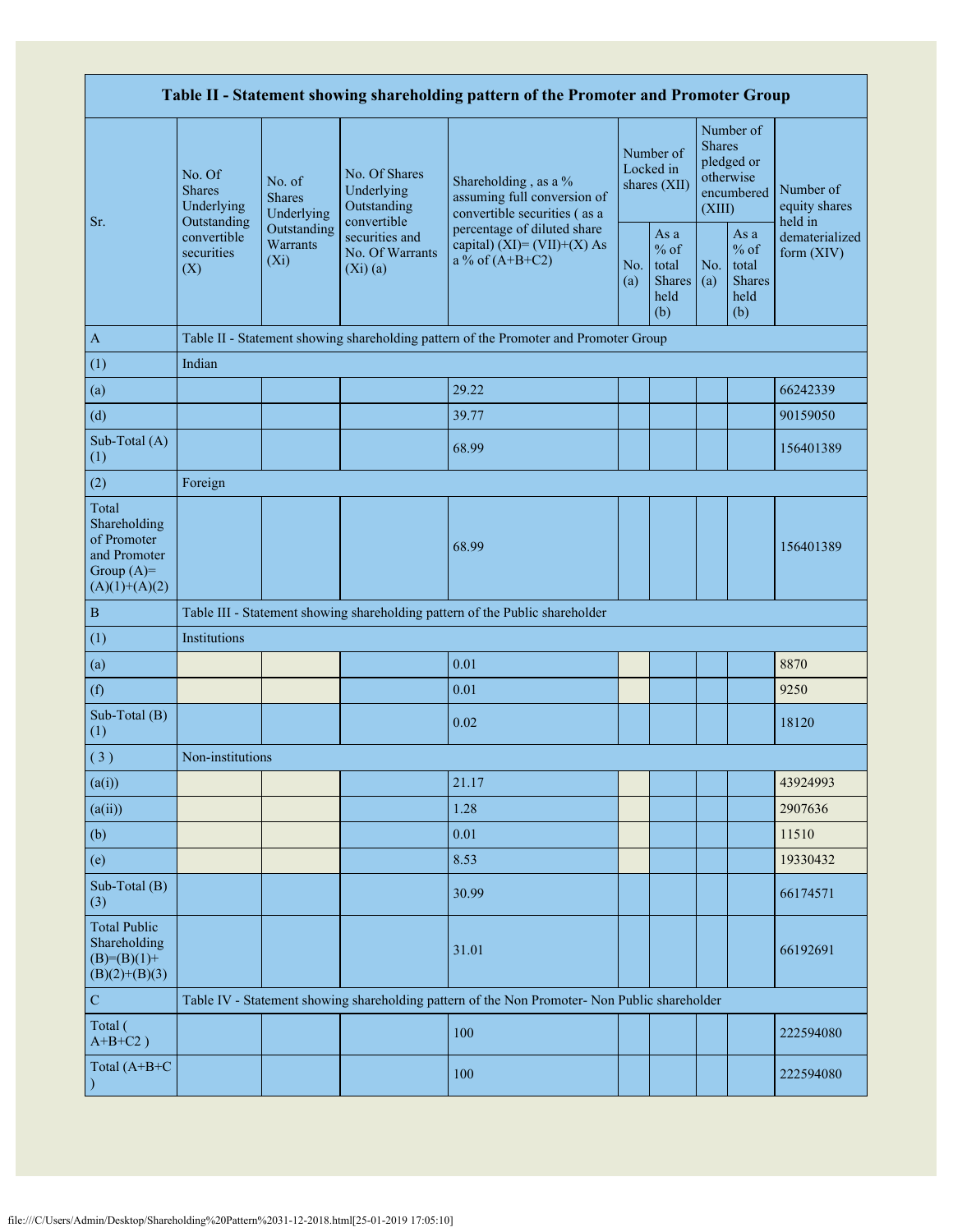| <b>Individuals/Hindu undivided Family</b>                                                                                                                                                |                            |                                                               |                         |                          |                            |              |                         |  |  |  |  |  |
|------------------------------------------------------------------------------------------------------------------------------------------------------------------------------------------|----------------------------|---------------------------------------------------------------|-------------------------|--------------------------|----------------------------|--------------|-------------------------|--|--|--|--|--|
| Searial No.                                                                                                                                                                              | $\mathbf{1}$               | $\sqrt{2}$                                                    | $\overline{\mathbf{3}}$ | $\overline{\mathcal{A}}$ | 5                          | 6            | 7                       |  |  |  |  |  |
| Name of the<br>Shareholders (I)                                                                                                                                                          | Umeshkumar<br>Nandlal More | Niraj Kumar<br>More                                           | Premlata More           | Yash More                | Aman<br>Nirajkumar<br>More | Pallavi More | Niraj Kumar<br>More Huf |  |  |  |  |  |
| PAN(II)                                                                                                                                                                                  | AACPM6443R                 | AADPM7225Q                                                    | AANPM5792L              | CNYPM7175B               | CNYPM7177D                 | AEDPM0567P   | AAAHN2180A              |  |  |  |  |  |
| No. of fully paid<br>up equity shares<br>held (IV)                                                                                                                                       | 22805999                   | 17852106                                                      | 12724455                | 4835620                  | 4654500                    | 3149409      | 173650                  |  |  |  |  |  |
| No. Of Partly<br>paid-up equity<br>shares held (V)                                                                                                                                       |                            |                                                               |                         |                          |                            |              |                         |  |  |  |  |  |
| No. Of shares<br>underlying<br>Depository<br>Receipts (VI)                                                                                                                               |                            |                                                               |                         |                          |                            |              |                         |  |  |  |  |  |
| Total nos. shares<br>$\text{held (VII)} =$<br>$(IV)+(V)+(VI)$                                                                                                                            | 22805999                   | 17852106                                                      | 12724455                | 4835620                  | 4654500                    | 3149409      | 173650                  |  |  |  |  |  |
| Shareholding as a<br>% of total no. of<br>shares (calculated<br>as per SCRR,<br>1957) (VIII) As a<br>% of $(A+B+C2)$                                                                     | 10.06                      | 7.87                                                          | 5.61                    | 2.13                     | 2.05                       | 1.39         | 0.08                    |  |  |  |  |  |
|                                                                                                                                                                                          |                            | Number of Voting Rights held in each class of securities (IX) |                         |                          |                            |              |                         |  |  |  |  |  |
| Class eg: $X$                                                                                                                                                                            | 22805999                   | 17852106                                                      | 12724455                | 4835620                  | 4654500                    | 3149409      | 173650                  |  |  |  |  |  |
| Class eg:y                                                                                                                                                                               |                            |                                                               |                         |                          |                            |              |                         |  |  |  |  |  |
| Total                                                                                                                                                                                    | 22805999                   | 17852106                                                      | 12724455                | 4835620                  | 4654500                    | 3149409      | 173650                  |  |  |  |  |  |
| Total as a % of<br><b>Total Voting</b><br>rights                                                                                                                                         | 10.06                      | 7.87                                                          | 5.61                    | 2.13                     | 2.05                       | 1.39         | 0.08                    |  |  |  |  |  |
| No. Of Shares<br>Underlying<br>Outstanding<br>convertible<br>securities $(X)$                                                                                                            |                            |                                                               |                         |                          |                            |              |                         |  |  |  |  |  |
| No. of Shares<br>Underlying<br>Outstanding<br>Warrants (Xi)                                                                                                                              |                            |                                                               |                         |                          |                            |              |                         |  |  |  |  |  |
| No. Of Shares<br>Underlying<br>Outstanding<br>convertible<br>securities and No.<br>Of Warrants (Xi)<br>(a)                                                                               |                            |                                                               |                         |                          |                            |              |                         |  |  |  |  |  |
| Shareholding, as<br>a % assuming full<br>conversion of<br>convertible<br>securities (as a<br>percentage of<br>diluted share<br>capital) (XI)=<br>$(VII)+(Xi)(a)$ As<br>a % of $(A+B+C2)$ | 10.06                      | 7.87                                                          | 5.61                    | 2.13                     | 2.05                       | 1.39         | 0.08                    |  |  |  |  |  |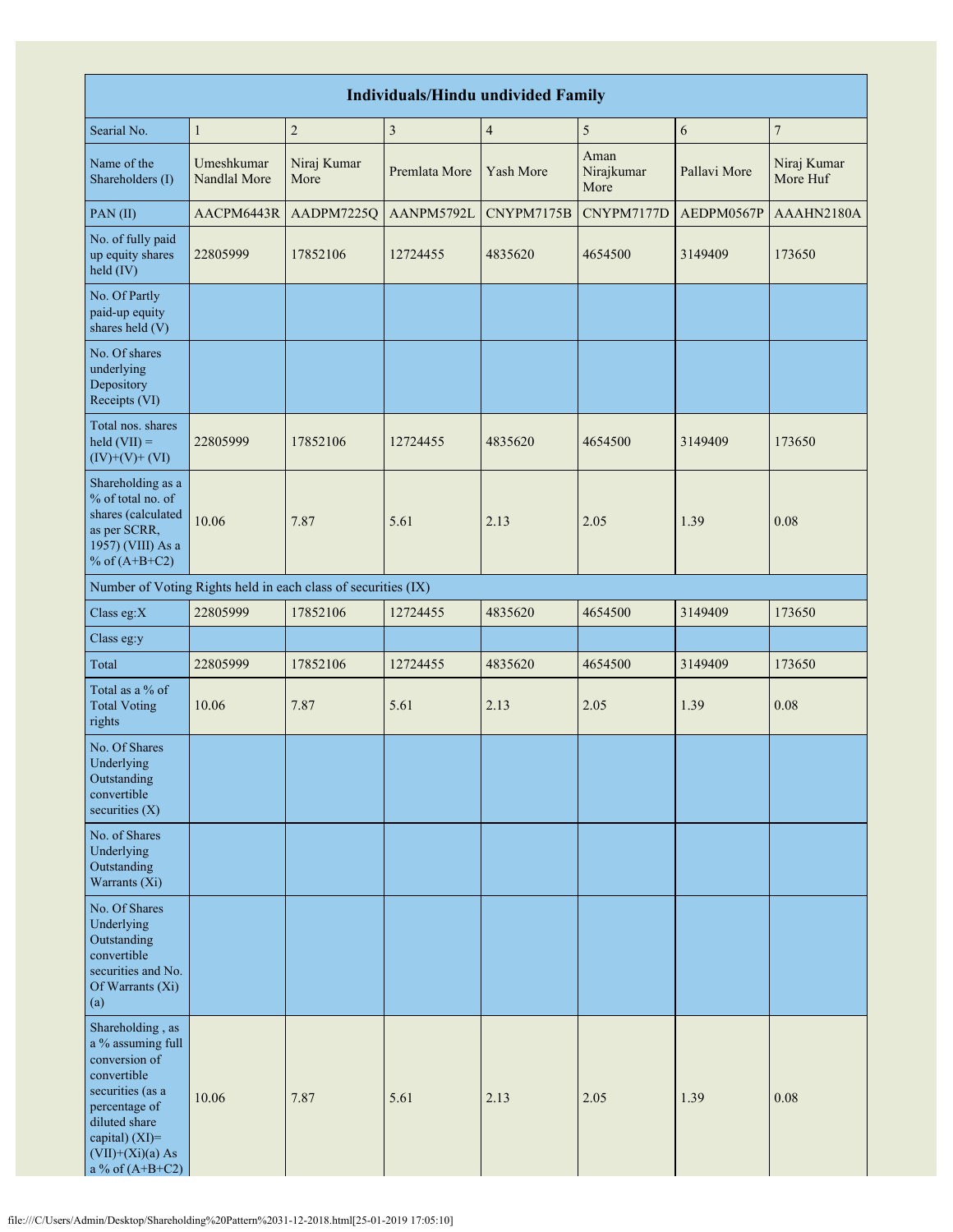| Number of Locked in shares (XII)                                     |                              |          |          |          |          |          |          |  |  |  |  |
|----------------------------------------------------------------------|------------------------------|----------|----------|----------|----------|----------|----------|--|--|--|--|
| No. (a)                                                              |                              |          |          |          |          |          |          |  |  |  |  |
| As a % of total<br>Shares held (b)                                   |                              |          |          |          |          |          |          |  |  |  |  |
| Number of Shares pledged or otherwise encumbered (XIII)              |                              |          |          |          |          |          |          |  |  |  |  |
| No. $(a)$                                                            |                              |          |          |          |          |          |          |  |  |  |  |
| As a % of total<br>Shares held (b)                                   |                              |          |          |          |          |          |          |  |  |  |  |
| Number of equity<br>shares held in<br>dematerialized<br>form $(XIV)$ | 22805999                     | 17852106 | 12724455 | 4835620  | 4654500  | 3149409  | 173650   |  |  |  |  |
|                                                                      | Reason for not providing PAN |          |          |          |          |          |          |  |  |  |  |
| Reason for not<br>providing PAN                                      |                              |          |          |          |          |          |          |  |  |  |  |
| Shareholder type                                                     | Promoter                     | Promoter | Promoter | Promoter | Promoter | Promoter | Promoter |  |  |  |  |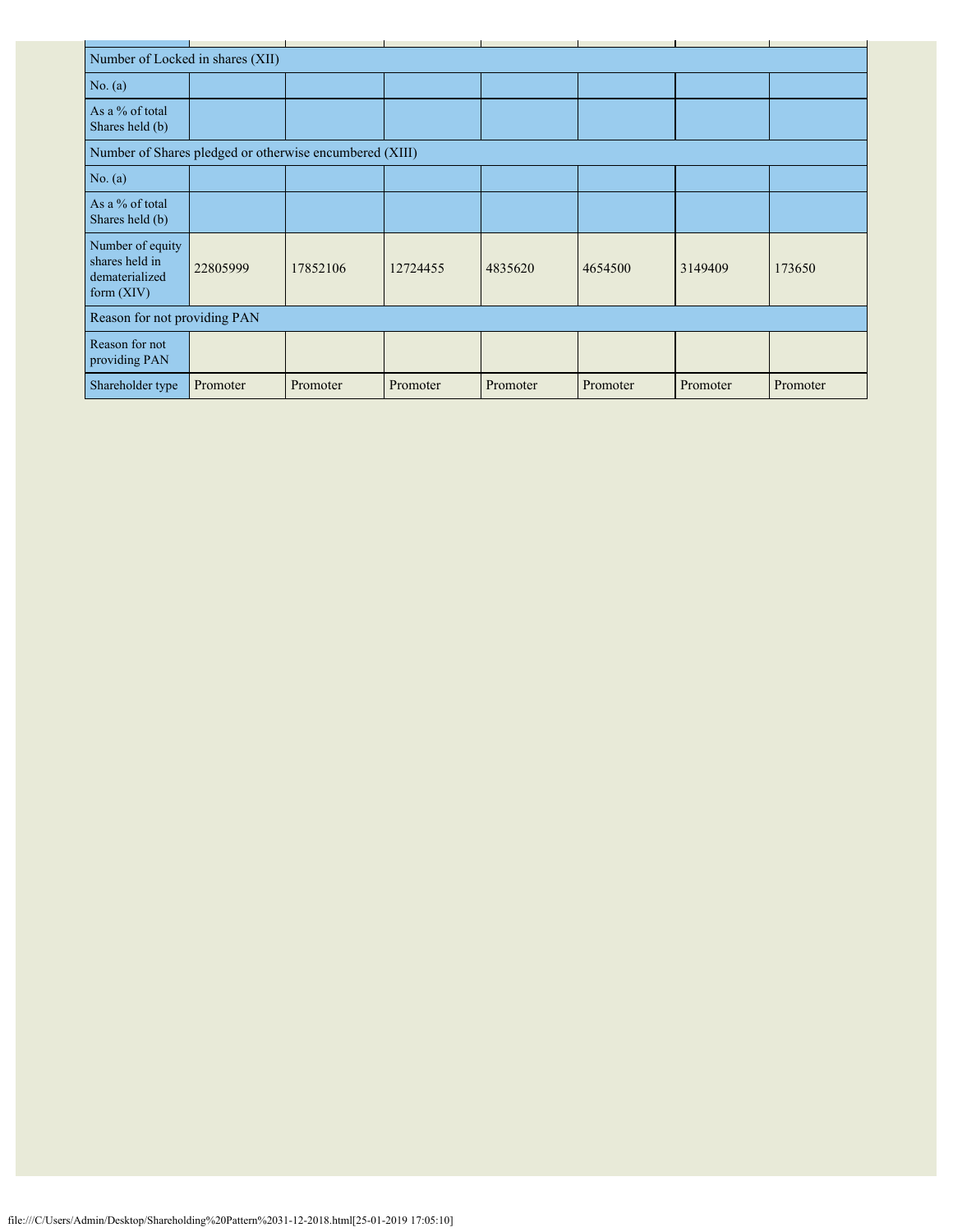| <b>Individuals/Hindu undivided Family</b>                                                                                                                                                                                    |                                                               |                  |                       |  |  |  |  |  |  |  |
|------------------------------------------------------------------------------------------------------------------------------------------------------------------------------------------------------------------------------|---------------------------------------------------------------|------------------|-----------------------|--|--|--|--|--|--|--|
| Searial No.                                                                                                                                                                                                                  | $\,$ 8 $\,$                                                   | $\boldsymbol{9}$ |                       |  |  |  |  |  |  |  |
| Name of the<br>Shareholders (I)                                                                                                                                                                                              | Rameshkumar Radhakishan More                                  | Vinod R Haritwal | Click here to go back |  |  |  |  |  |  |  |
| PAN(II)                                                                                                                                                                                                                      | AADPM7235N                                                    | AAAPH0577K       | Total                 |  |  |  |  |  |  |  |
| No. of fully paid<br>up equity shares<br>held (IV)                                                                                                                                                                           | 21600                                                         | 25000            | 66242339              |  |  |  |  |  |  |  |
| No. Of Partly paid-<br>up equity shares<br>held(V)                                                                                                                                                                           |                                                               |                  |                       |  |  |  |  |  |  |  |
| No. Of shares<br>underlying<br>Depository<br>Receipts (VI)                                                                                                                                                                   |                                                               |                  |                       |  |  |  |  |  |  |  |
| Total nos. shares<br>held $(VII) = (IV) +$<br>$(V)$ + $(VI)$                                                                                                                                                                 | 21600                                                         | 25000            | 66242339              |  |  |  |  |  |  |  |
| Shareholding as a<br>% of total no. of<br>shares (calculated<br>as per SCRR,<br>1957) (VIII) As a<br>% of $(A+B+C2)$                                                                                                         | 0.01                                                          | 0.01             | 29.22                 |  |  |  |  |  |  |  |
|                                                                                                                                                                                                                              | Number of Voting Rights held in each class of securities (IX) |                  |                       |  |  |  |  |  |  |  |
| Class eg: $X$                                                                                                                                                                                                                | 21600                                                         | 25000            | 66242339              |  |  |  |  |  |  |  |
| Class eg:y                                                                                                                                                                                                                   |                                                               |                  |                       |  |  |  |  |  |  |  |
| Total                                                                                                                                                                                                                        | 21600                                                         | 25000            | 66242339              |  |  |  |  |  |  |  |
| Total as a % of<br><b>Total Voting rights</b>                                                                                                                                                                                | 0.01                                                          | $0.01\,$         | 29.22                 |  |  |  |  |  |  |  |
| No. Of Shares<br>Underlying<br>Outstanding<br>convertible<br>securities $(X)$                                                                                                                                                |                                                               |                  |                       |  |  |  |  |  |  |  |
| No. of Shares<br>Underlying<br>Outstanding<br>Warrants (Xi)                                                                                                                                                                  |                                                               |                  |                       |  |  |  |  |  |  |  |
| No. Of Shares<br>Underlying<br>Outstanding<br>convertible<br>securities and No.<br>Of Warrants (Xi)<br>(a)                                                                                                                   |                                                               |                  |                       |  |  |  |  |  |  |  |
| Shareholding, as a<br>% assuming full<br>conversion of<br>convertible<br>securities (as a<br>percentage of<br>diluted share<br>capital) (XI)=<br>$(VII)+(Xi)(a)$ As a<br>% of $(A+B+C2)$<br>Number of Locked in shares (XII) | 0.01                                                          | 0.01             | 29.22                 |  |  |  |  |  |  |  |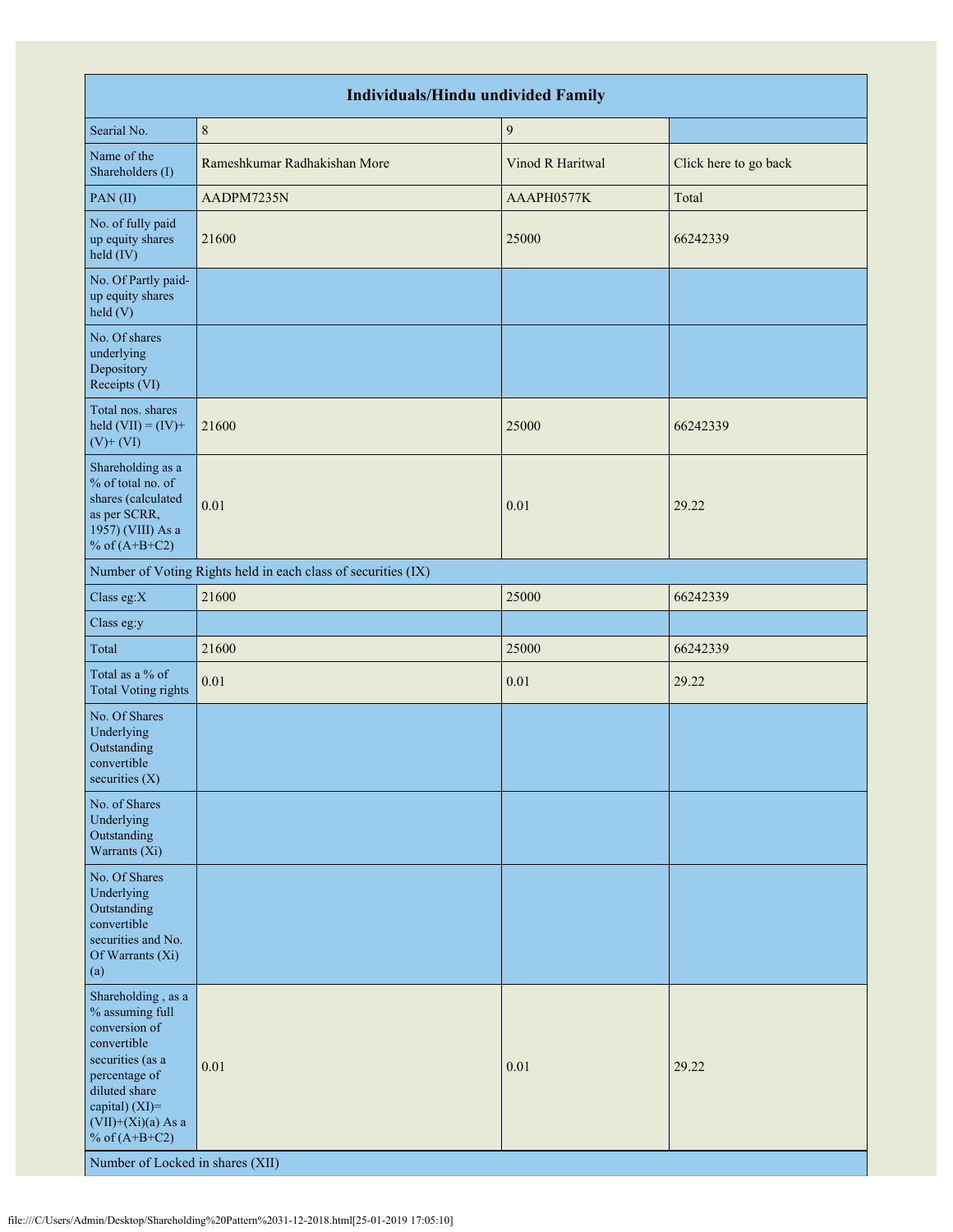| No. $(a)$                                                          |                                                         |          |          |
|--------------------------------------------------------------------|---------------------------------------------------------|----------|----------|
| As a % of total<br>Shares held (b)                                 |                                                         |          |          |
|                                                                    | Number of Shares pledged or otherwise encumbered (XIII) |          |          |
| No. $(a)$                                                          |                                                         |          |          |
| As a % of total<br>Shares held (b)                                 |                                                         |          |          |
| Number of equity<br>shares held in<br>dematerialized<br>form (XIV) | 21600                                                   | 25000    | 66242339 |
| Reason for not providing PAN                                       |                                                         |          |          |
| Reason for not<br>providing PAN                                    |                                                         |          |          |
| Shareholder type                                                   | Promoter                                                | Promoter |          |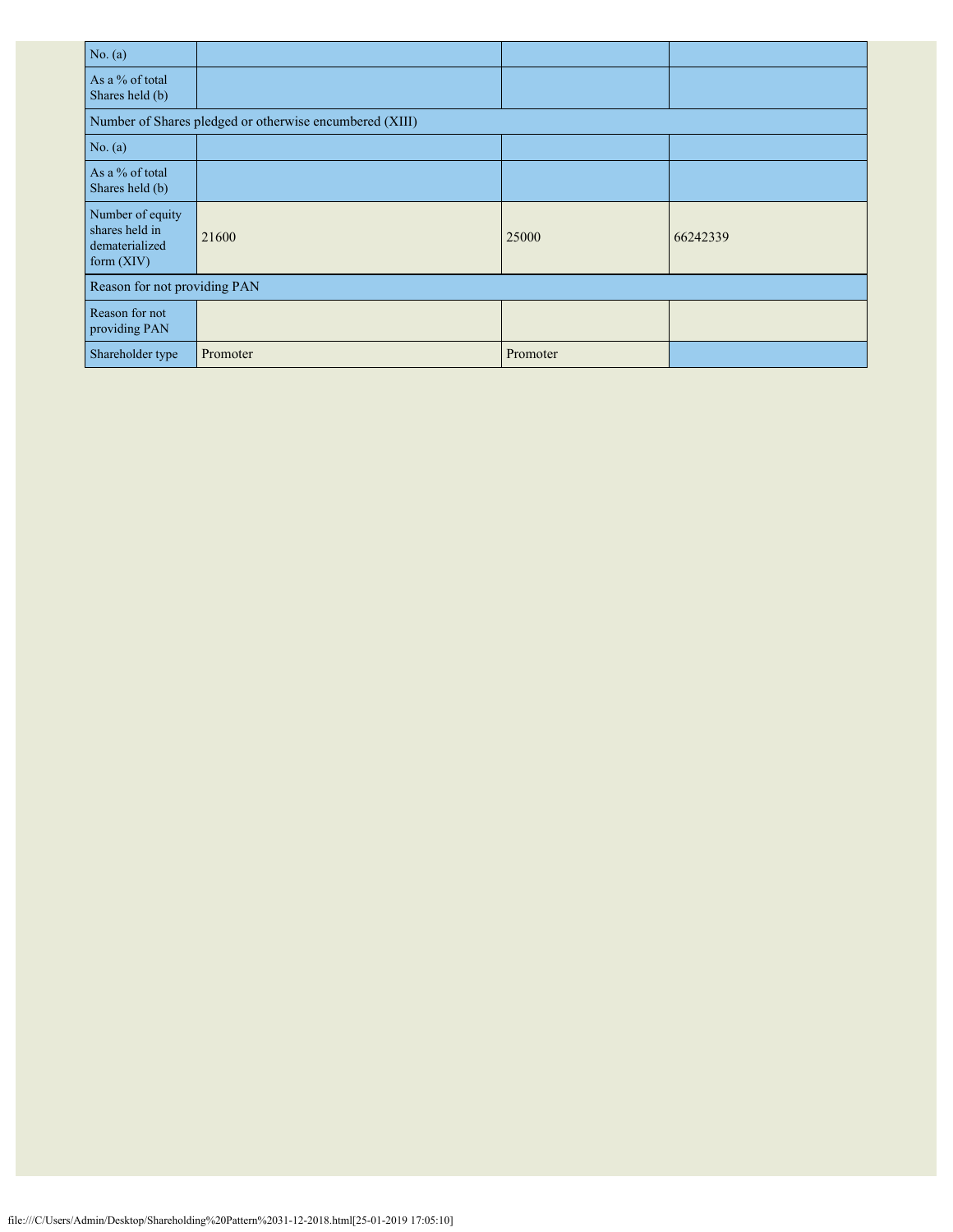| <b>Any Other (specify)</b>                                                                                           |                             |                             |                                              |                            |                            |                            |                               |  |  |  |  |
|----------------------------------------------------------------------------------------------------------------------|-----------------------------|-----------------------------|----------------------------------------------|----------------------------|----------------------------|----------------------------|-------------------------------|--|--|--|--|
| Searial No.                                                                                                          | $\mathbf{1}$                | $\overline{c}$              | $\overline{3}$                               | $\overline{4}$             | 5                          | 6                          | $\boldsymbol{7}$              |  |  |  |  |
| Category                                                                                                             | Person Acting<br>in Concert | Person Acting<br>in Concert | <b>Bodies</b><br>Corporate                   | <b>Bodies</b><br>Corporate | <b>Bodies</b><br>Corporate | <b>Bodies</b><br>Corporate | <b>Bodies</b><br>Corporate    |  |  |  |  |
| Name of the<br>Shareholders (I)                                                                                      | Shivani<br>Rajgarhia        | Manisha<br>Dujodwala        | Poona Bottling<br>Company<br>Private Limited | Ridhi Sidhi Ltd            | Growel<br>Projects LLP     | Radhakishan<br>Nandlal Llp | Waluj<br><b>Beverages Llp</b> |  |  |  |  |
| PAN(II)                                                                                                              | AADPR1328M                  | AABPD3368F                  | AABCP0317K                                   | AAACR3412N                 | AAQFG4670A                 | AASFR8892B                 | AACFW2555L                    |  |  |  |  |
| No. of the<br>Shareholders (I)                                                                                       | 1                           | $\mathbf{1}$                | $\mathbf{1}$                                 | $\mathbf{1}$               | $\mathbf{1}$               | $\mathbf{1}$               | $\mathbf{1}$                  |  |  |  |  |
| No. of fully paid<br>up equity shares<br>held (IV)                                                                   | 695000                      | 482500                      | 42500050                                     | 32359000                   | 12558000                   | 1088120                    | 296380                        |  |  |  |  |
| No. Of Partly paid-<br>up equity shares<br>held (V)                                                                  |                             |                             |                                              |                            |                            |                            |                               |  |  |  |  |
| No. Of shares<br>underlying<br>Depository<br>Receipts (VI)                                                           |                             |                             |                                              |                            |                            |                            |                               |  |  |  |  |
| Total nos. shares<br>held $(VII) = (IV) +$<br>$(V)$ + $(VI)$                                                         | 695000                      | 482500                      | 42500050                                     | 32359000                   | 12558000                   | 1088120                    | 296380                        |  |  |  |  |
| Shareholding as a<br>% of total no. of<br>shares (calculated<br>as per SCRR,<br>1957) (VIII) As a<br>% of $(A+B+C2)$ | 0.31                        | 0.21                        | 18.75                                        | 14.27                      | 5.54                       | 0.48                       | 0.13                          |  |  |  |  |
| Number of Voting Rights held in each class of securities (IX)                                                        |                             |                             |                                              |                            |                            |                            |                               |  |  |  |  |
| Class eg: X                                                                                                          | 695000                      | 482500                      | 42500050                                     | 32359000                   | 12558000                   | 1088120                    | 296380                        |  |  |  |  |
| Class eg:y                                                                                                           |                             |                             |                                              |                            |                            |                            |                               |  |  |  |  |
| Total                                                                                                                | 695000                      | 482500                      | 42500050                                     | 32359000                   | 12558000                   | 1088120                    | 296380                        |  |  |  |  |
| Total as a % of<br><b>Total Voting rights</b>                                                                        | 0.31                        | 0.21                        | 18.75                                        | 14.27                      | 5.54                       | 0.48                       | 0.13                          |  |  |  |  |
| No. Of Shares<br>Underlying<br>Outstanding<br>convertible<br>securities (X)                                          |                             |                             |                                              |                            |                            |                            |                               |  |  |  |  |
| No. of Shares<br>Underlying<br>Outstanding<br>Warrants (Xi)                                                          |                             |                             |                                              |                            |                            |                            |                               |  |  |  |  |
| No. Of Shares<br>Underlying<br>Outstanding<br>convertible<br>securities and No.<br>Of Warrants (Xi)<br>(a)           |                             |                             |                                              |                            |                            |                            |                               |  |  |  |  |
| Shareholding, as a<br>% assuming full<br>conversion of<br>convertible<br>securities (as a                            |                             |                             |                                              |                            |                            |                            |                               |  |  |  |  |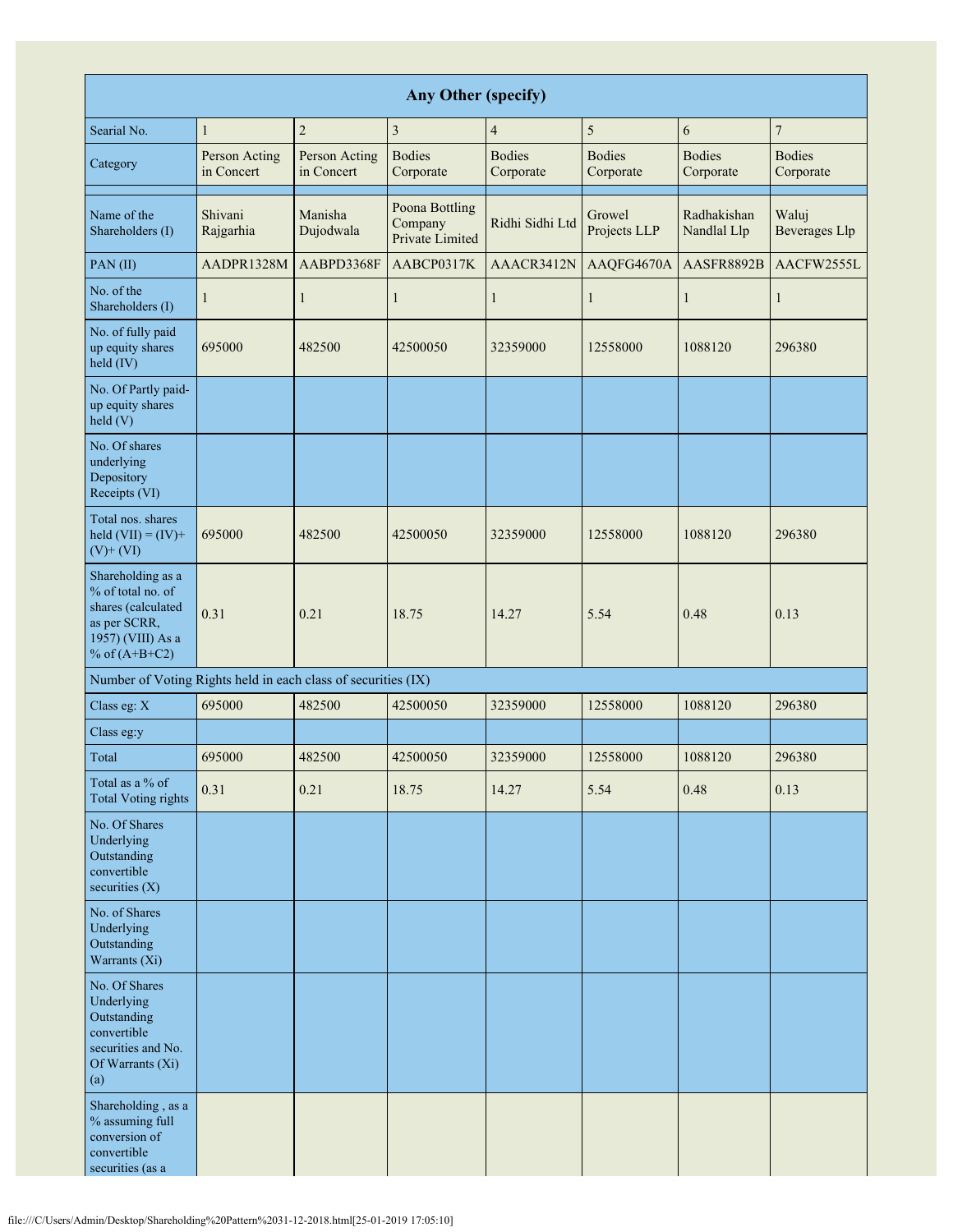| percentage of<br>diluted share<br>capital) $(XI)=$<br>$(VII)+(X)$ As a %<br>of $(A+B+C2)$ | 0.31     | 0.21     | 18.75    | 14.27    | 5.54     | 0.48     | 0.13     |
|-------------------------------------------------------------------------------------------|----------|----------|----------|----------|----------|----------|----------|
| Number of Locked in shares (XII)                                                          |          |          |          |          |          |          |          |
| No. (a)                                                                                   |          |          |          |          |          |          |          |
| As a % of total<br>Shares held (b)                                                        |          |          |          |          |          |          |          |
| Number of Shares pledged or otherwise encumbered (XIII)                                   |          |          |          |          |          |          |          |
| No. (a)                                                                                   |          |          |          |          |          |          |          |
| As a % of total<br>Shares held (b)                                                        |          |          |          |          |          |          |          |
| Number of equity<br>shares held in<br>dematerialized<br>form $(XIV)$                      | 695000   | 482500   | 42500050 | 32359000 | 12558000 | 1088120  | 296380   |
| Reason for not providing PAN                                                              |          |          |          |          |          |          |          |
| Reason for not<br>providing PAN                                                           |          |          |          |          |          |          |          |
| Shareholder type                                                                          | Promoter | Promoter | Promoter | Promoter | Promoter | Promoter | Promoter |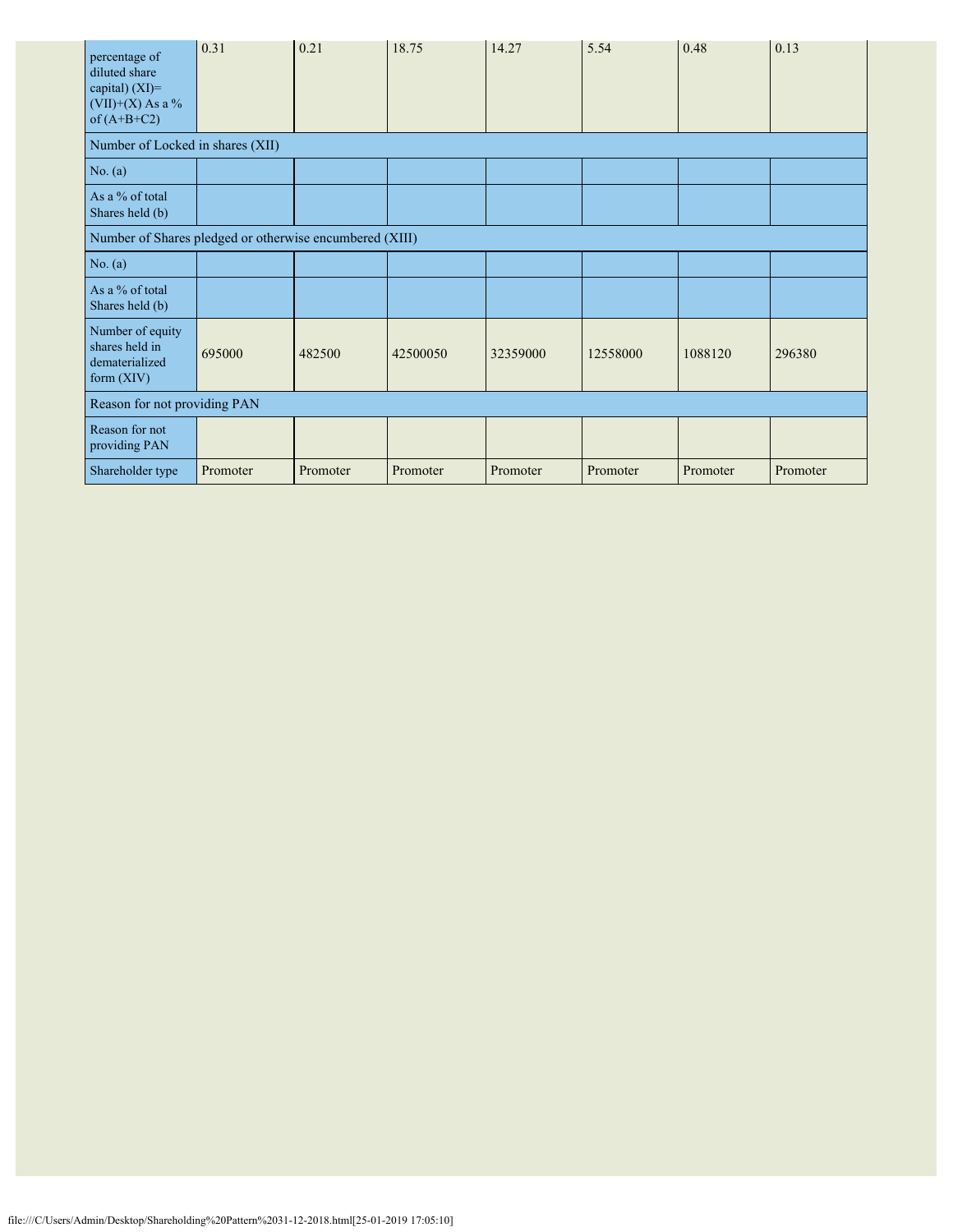| Any Other (specify)                                                                                                         |                                                               |                       |  |  |  |  |  |
|-----------------------------------------------------------------------------------------------------------------------------|---------------------------------------------------------------|-----------------------|--|--|--|--|--|
| Searial No.                                                                                                                 | $\,8\,$                                                       |                       |  |  |  |  |  |
| Category                                                                                                                    | <b>Bodies Corporate</b>                                       | Click here to go back |  |  |  |  |  |
| Name of the<br>Shareholders (I)                                                                                             | Bubna More And Company Llp                                    |                       |  |  |  |  |  |
| PAN(II)                                                                                                                     | AAPFB4397Q                                                    | Total                 |  |  |  |  |  |
| No. of the<br>Shareholders (I)                                                                                              | 1                                                             | $8\,$                 |  |  |  |  |  |
| No. of fully paid<br>up equity shares<br>held (IV)                                                                          | 180000                                                        | 90159050              |  |  |  |  |  |
| No. Of Partly paid-<br>up equity shares<br>held(V)                                                                          |                                                               |                       |  |  |  |  |  |
| No. Of shares<br>underlying<br>Depository<br>Receipts (VI)                                                                  |                                                               |                       |  |  |  |  |  |
| Total nos. shares<br>held $(VII) = (IV) +$<br>$(V)$ + $(VI)$                                                                | 180000                                                        | 90159050              |  |  |  |  |  |
| Shareholding as a<br>% of total no. of<br>shares (calculated<br>as per SCRR,<br>1957) (VIII) As a<br>% of $(A+B+C2)$        | 0.08                                                          | 39.77                 |  |  |  |  |  |
|                                                                                                                             | Number of Voting Rights held in each class of securities (IX) |                       |  |  |  |  |  |
| Class eg: X                                                                                                                 | 180000                                                        | 90159050              |  |  |  |  |  |
| Class eg:y                                                                                                                  |                                                               |                       |  |  |  |  |  |
| Total                                                                                                                       | 180000                                                        | 90159050              |  |  |  |  |  |
| Total as a % of<br>Total Voting rights                                                                                      | 0.08                                                          | 39.77                 |  |  |  |  |  |
| No. Of Shares<br>Underlying<br>Outstanding<br>convertible<br>securities $(X)$                                               |                                                               |                       |  |  |  |  |  |
| No. of Shares<br>Underlying<br>Outstanding<br>Warrants (Xi)                                                                 |                                                               |                       |  |  |  |  |  |
| No. Of Shares<br>Underlying<br>Outstanding<br>convertible<br>securities and No.<br>Of Warrants (Xi)<br>(a)                  |                                                               |                       |  |  |  |  |  |
| Shareholding, as a<br>% assuming full<br>conversion of<br>convertible<br>securities (as a<br>percentage of<br>diluted share | 0.08                                                          | 39.77                 |  |  |  |  |  |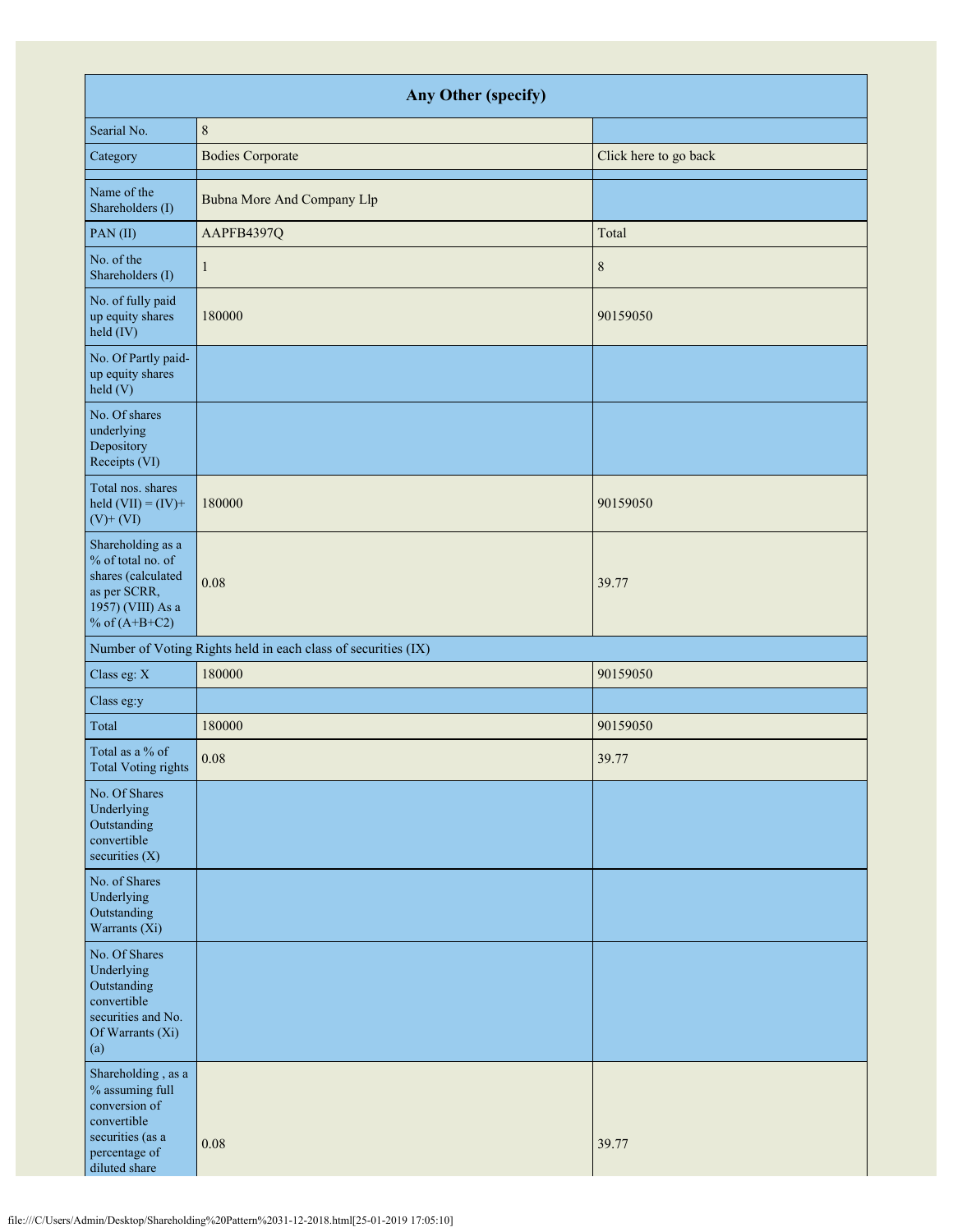| capital) (XI)=<br>$(VII)+(X)$ As a %<br>of $(A+B+C2)$                |          |          |  |  |  |  |  |  |
|----------------------------------------------------------------------|----------|----------|--|--|--|--|--|--|
| Number of Locked in shares (XII)                                     |          |          |  |  |  |  |  |  |
| No. (a)                                                              |          |          |  |  |  |  |  |  |
| As a % of total<br>Shares held (b)                                   |          |          |  |  |  |  |  |  |
| Number of Shares pledged or otherwise encumbered (XIII)              |          |          |  |  |  |  |  |  |
| No. $(a)$                                                            |          |          |  |  |  |  |  |  |
| As a % of total<br>Shares held (b)                                   |          |          |  |  |  |  |  |  |
| Number of equity<br>shares held in<br>dematerialized<br>form $(XIV)$ | 180000   | 90159050 |  |  |  |  |  |  |
| Reason for not providing PAN                                         |          |          |  |  |  |  |  |  |
| Reason for not<br>providing PAN                                      |          |          |  |  |  |  |  |  |
| Shareholder type                                                     | Promoter |          |  |  |  |  |  |  |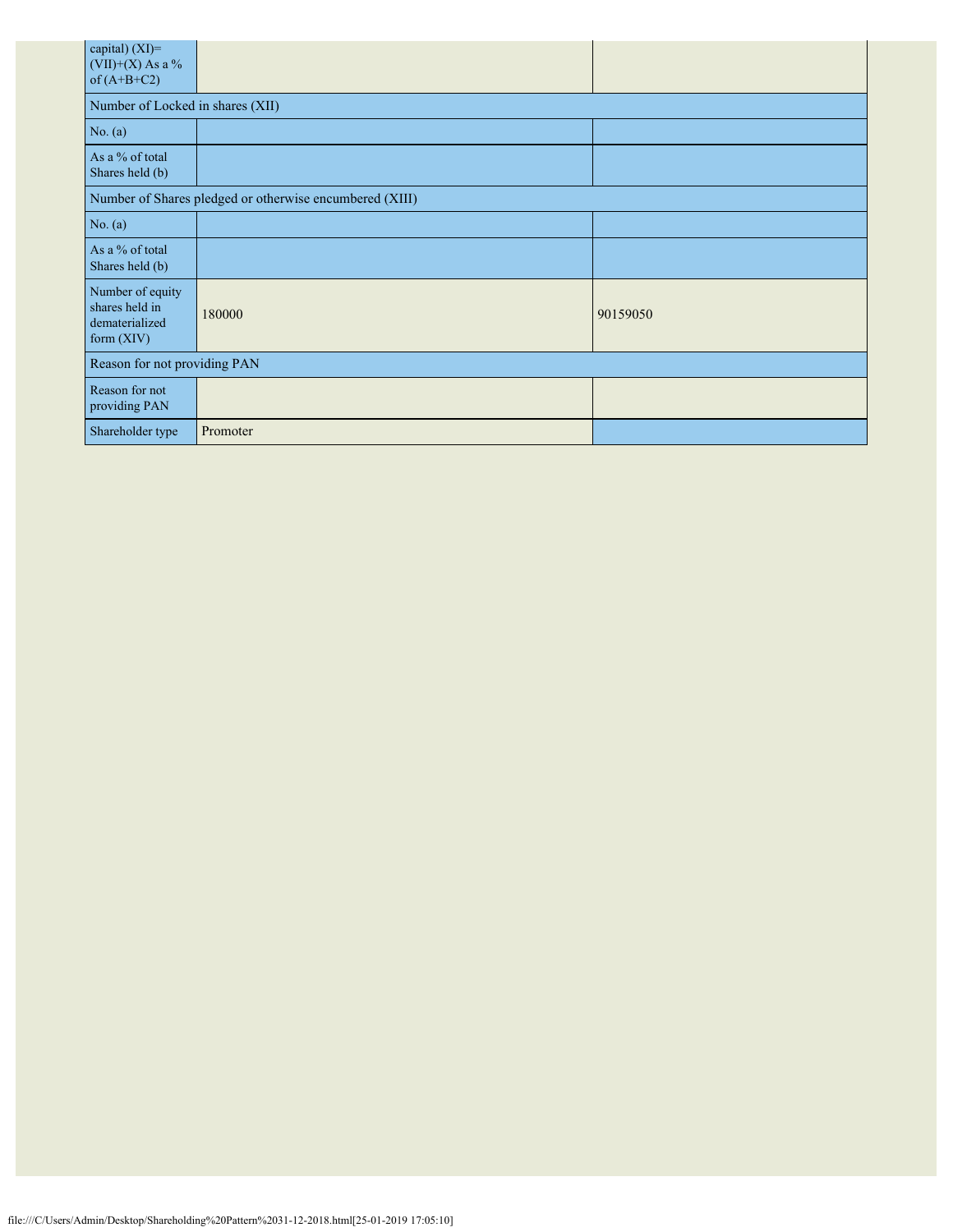| <b>Any Other (specify)</b>                                                                                           |              |                |                         |                    |                              |                                     |                                                |
|----------------------------------------------------------------------------------------------------------------------|--------------|----------------|-------------------------|--------------------|------------------------------|-------------------------------------|------------------------------------------------|
| Searial No.                                                                                                          | $\mathbf{1}$ | $\overline{c}$ | $\overline{\mathbf{3}}$ | $\overline{4}$     | $\sqrt{5}$                   | 6                                   | $\overline{7}$                                 |
| Category                                                                                                             | <b>IEPF</b>  | <b>Trusts</b>  | <b>HUF</b>              | Others             | Non-Resident<br>Indian (NRI) | Director or Director's<br>Relatives | Foreign Portfolio Investor<br>(Category - III) |
| Category / More<br>than 1 percentage                                                                                 | Category     | Category       | Category                | Category           | Category                     | Category                            | Category                                       |
| Name of the<br>Shareholders (I)                                                                                      |              |                |                         | Foreign<br>Company |                              |                                     |                                                |
| PAN(II)                                                                                                              |              |                |                         |                    |                              |                                     |                                                |
| No. of the<br>Shareholders (I)                                                                                       | 1            | 3              | 739                     | $\mathbf{1}$       | 645                          | $\overline{4}$                      | $\mathbf{1}$                                   |
| No. of fully paid<br>up equity shares<br>held (IV)                                                                   | 1692943      | 27616          | 1860138                 | 8750               | 1992644                      | 1742265                             | 3000                                           |
| No. Of Partly paid-<br>up equity shares<br>held(V)                                                                   |              |                |                         |                    |                              |                                     |                                                |
| No. Of shares<br>underlying<br>Depository<br>Receipts (VI)                                                           |              |                |                         |                    |                              |                                     |                                                |
| Total nos. shares<br>held $(VII) = (IV) +$<br>$(V)$ + $(VI)$                                                         | 1692943      | 27616          | 1860138                 | 8750               | 1992644                      | 1742265                             | 3000                                           |
| Shareholding as a<br>% of total no. of<br>shares (calculated<br>as per SCRR,<br>1957) (VIII) As a<br>% of $(A+B+C2)$ | 0.75         | 0.01           | 0.82                    | $\overline{0}$     | 0.88                         | 0.77                                | $\boldsymbol{0}$                               |
| Number of Voting Rights held in each class of securities (IX)                                                        |              |                |                         |                    |                              |                                     |                                                |
| Class eg: X                                                                                                          | 1692943      | 27616          | 1860138                 | 8750               | 1992644                      | 1742265                             | 3000                                           |
| Class eg:y                                                                                                           |              |                |                         |                    |                              |                                     |                                                |
| Total                                                                                                                | 1692943      | 27616          | 1860138                 | 8750               | 1992644                      | 1742265                             | 3000                                           |
| Total as a % of<br><b>Total Voting rights</b>                                                                        | 0.75         | $0.01\,$       | 0.82                    | $\boldsymbol{0}$   | 0.88                         | 0.77                                | $\boldsymbol{0}$                               |
| No. Of Shares<br>Underlying<br>Outstanding<br>convertible<br>securities $(X)$                                        |              |                |                         |                    |                              |                                     |                                                |
| No. of Shares<br>Underlying<br>Outstanding<br>Warrants (Xi)                                                          |              |                |                         |                    |                              |                                     |                                                |
| No. Of Shares<br>Underlying<br>Outstanding<br>convertible<br>securities and No.<br>Of Warrants (Xi)<br>(a)           |              |                |                         |                    |                              |                                     |                                                |
| Shareholding, as a<br>% assuming full<br>conversion of<br>convertible                                                |              |                |                         |                    |                              |                                     |                                                |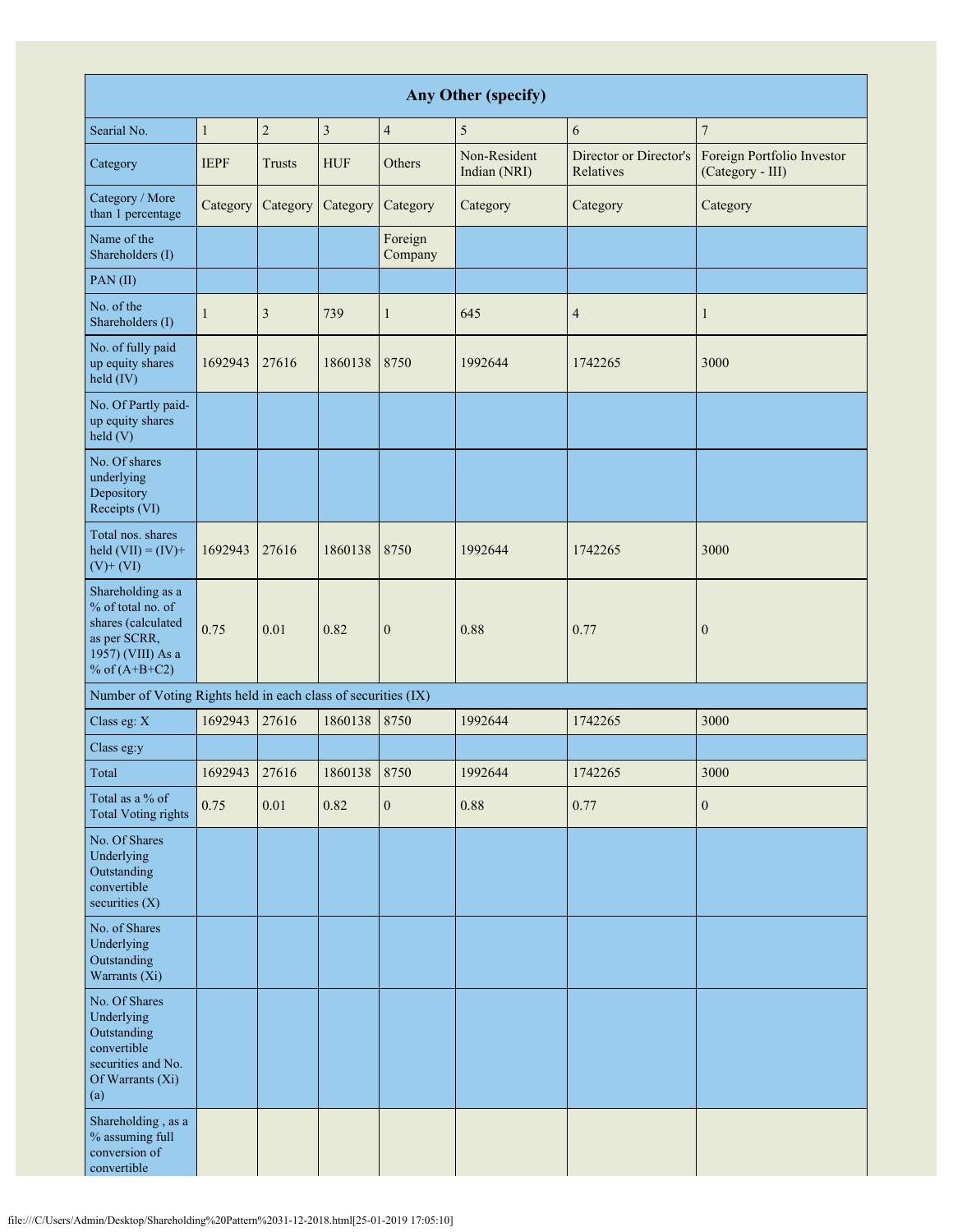| securities (as a<br>percentage of<br>diluted share<br>capital) $(XI)=$<br>$(VII)+(X)$ As a %<br>of $(A+B+C2)$ | 0.75    | 0.01  | 0.82      | $\overline{0}$ | 0.88    | 0.77    | $\mathbf{0}$ |
|---------------------------------------------------------------------------------------------------------------|---------|-------|-----------|----------------|---------|---------|--------------|
| Number of Locked in shares (XII)                                                                              |         |       |           |                |         |         |              |
| No. (a)                                                                                                       |         |       |           |                |         |         |              |
| As a % of total<br>Shares held (b)                                                                            |         |       |           |                |         |         |              |
| Number of equity<br>shares held in<br>dematerialized<br>form $(XIV)$                                          | 1692943 | 27616 | 1860138 0 |                | 1992644 | 1742265 | 3000         |
| Reason for not providing PAN                                                                                  |         |       |           |                |         |         |              |
| Reason for not<br>providing PAN                                                                               |         |       |           |                |         |         |              |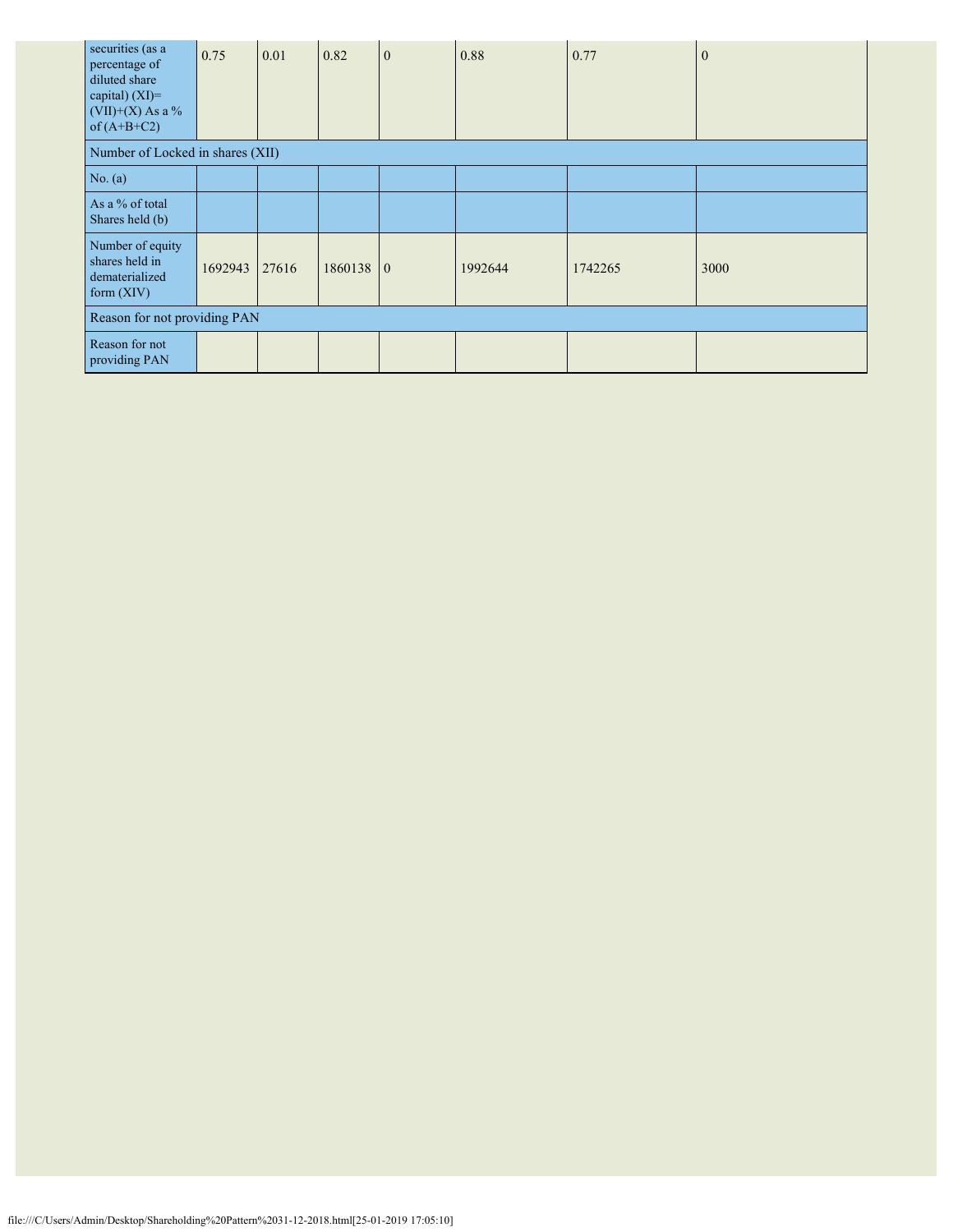| Any Other (specify)                                                                                                  |                                                               |                         |                                        |                       |  |  |  |  |
|----------------------------------------------------------------------------------------------------------------------|---------------------------------------------------------------|-------------------------|----------------------------------------|-----------------------|--|--|--|--|
| Searial No.                                                                                                          | $\,8\,$                                                       | $\overline{9}$          | 10                                     |                       |  |  |  |  |
| Category                                                                                                             | <b>Clearing Members</b>                                       | <b>Bodies Corporate</b> | <b>Bodies Corporate</b>                |                       |  |  |  |  |
| Category / More<br>than 1 percentage                                                                                 | Category                                                      | Category                | More than 1 percentage of shareholding |                       |  |  |  |  |
| Name of the<br>Shareholders (I)                                                                                      |                                                               |                         | Gannon Dunkerley And Co., Limited      | Click here to go back |  |  |  |  |
| PAN(II)                                                                                                              |                                                               |                         | AAACG1846P                             | Total                 |  |  |  |  |
| No. of the<br>Shareholders (I)                                                                                       | 107                                                           | 248                     | $\mathbf{1}$                           | 1749                  |  |  |  |  |
| No. of fully paid<br>up equity shares<br>held (IV)                                                                   | 279882                                                        | 11736814                | 4200750                                | 19344052              |  |  |  |  |
| No. Of Partly paid-<br>up equity shares<br>$\text{held}$ (V)                                                         |                                                               |                         |                                        |                       |  |  |  |  |
| No. Of shares<br>underlying<br>Depository<br>Receipts (VI)                                                           |                                                               |                         |                                        |                       |  |  |  |  |
| Total nos. shares<br>held $(VII) = (IV) +$<br>$(V)$ + $(VI)$                                                         | 279882                                                        | 11736814                | 4200750                                | 19344052              |  |  |  |  |
| Shareholding as a<br>% of total no. of<br>shares (calculated<br>as per SCRR,<br>1957) (VIII) As a<br>% of $(A+B+C2)$ | 0.12                                                          | 5.18                    | 1.85                                   | 8.53                  |  |  |  |  |
|                                                                                                                      | Number of Voting Rights held in each class of securities (IX) |                         |                                        |                       |  |  |  |  |
| Class eg: X                                                                                                          | 279882                                                        | 11736814                | 4200750                                | 19344052              |  |  |  |  |
| Class eg:y                                                                                                           |                                                               |                         |                                        |                       |  |  |  |  |
| Total                                                                                                                | 279882                                                        | 11736814                | 4200750                                | 19344052              |  |  |  |  |
| Total as a % of<br><b>Total Voting rights</b>                                                                        | 0.12                                                          | 5.18                    | 1.85                                   | 8.53                  |  |  |  |  |
| No. Of Shares<br>Underlying<br>Outstanding<br>convertible<br>securities $(X)$                                        |                                                               |                         |                                        |                       |  |  |  |  |
| No. of Shares<br>Underlying<br>Outstanding<br>Warrants (Xi)                                                          |                                                               |                         |                                        |                       |  |  |  |  |
| No. Of Shares<br>Underlying<br>Outstanding<br>convertible<br>securities and No.<br>Of Warrants (Xi)<br>(a)           |                                                               |                         |                                        |                       |  |  |  |  |
| Shareholding, as a<br>% assuming full<br>conversion of<br>convertible<br>securities (as a                            |                                                               |                         |                                        |                       |  |  |  |  |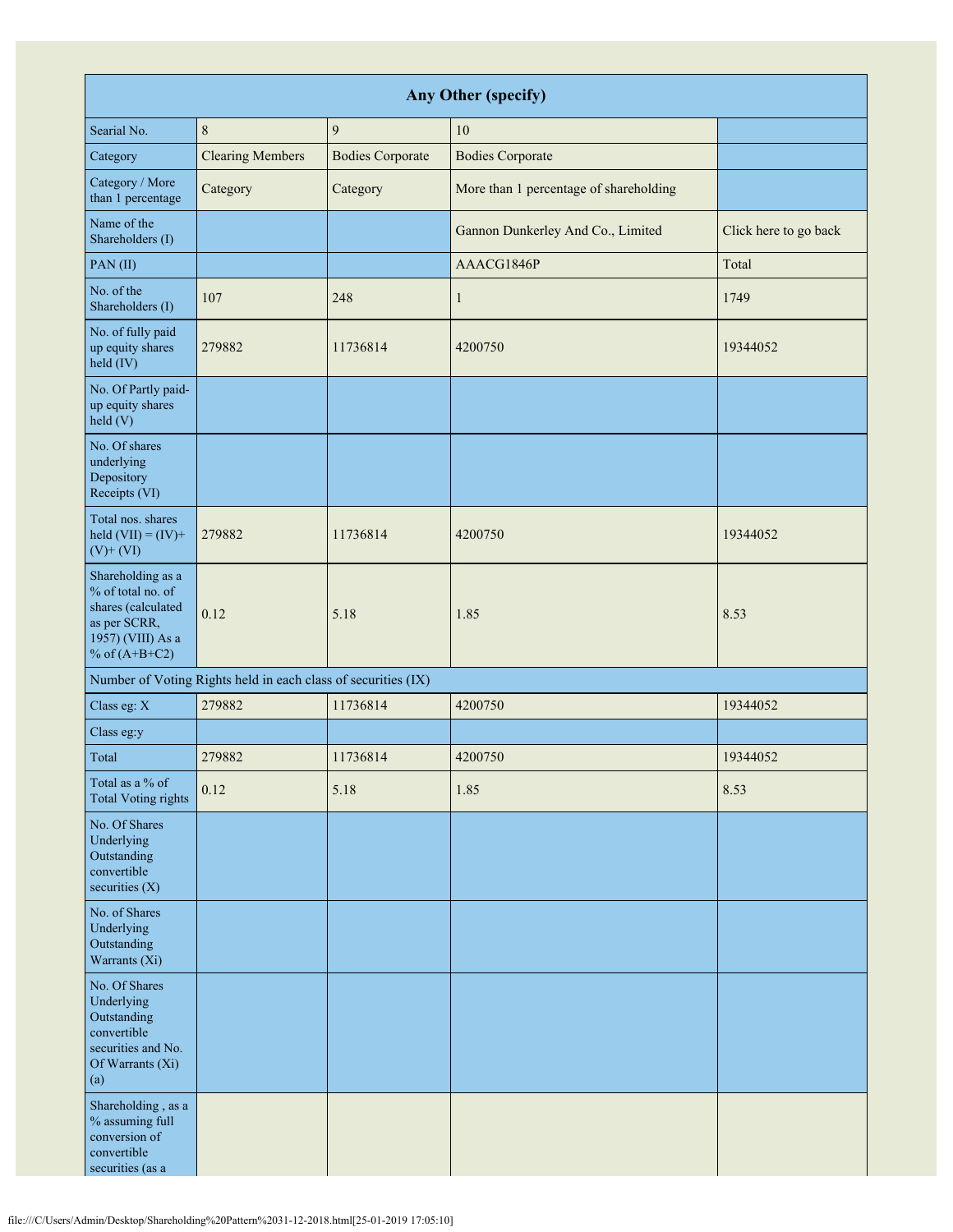| percentage of<br>diluted share<br>capital) (XI)=<br>$(VII)+(X)$ As a %<br>of $(A+B+C2)$ | 0.12   | 5.18     | 1.85    | 8.53     |  |  |
|-----------------------------------------------------------------------------------------|--------|----------|---------|----------|--|--|
| Number of Locked in shares (XII)                                                        |        |          |         |          |  |  |
| No. (a)                                                                                 |        |          |         |          |  |  |
| As a % of total<br>Shares held (b)                                                      |        |          |         |          |  |  |
| Number of equity<br>shares held in<br>dematerialized<br>form (XIV)                      | 279882 | 11731944 | 4200750 | 19330432 |  |  |
| Reason for not providing PAN                                                            |        |          |         |          |  |  |
| Reason for not<br>providing PAN                                                         |        |          |         |          |  |  |